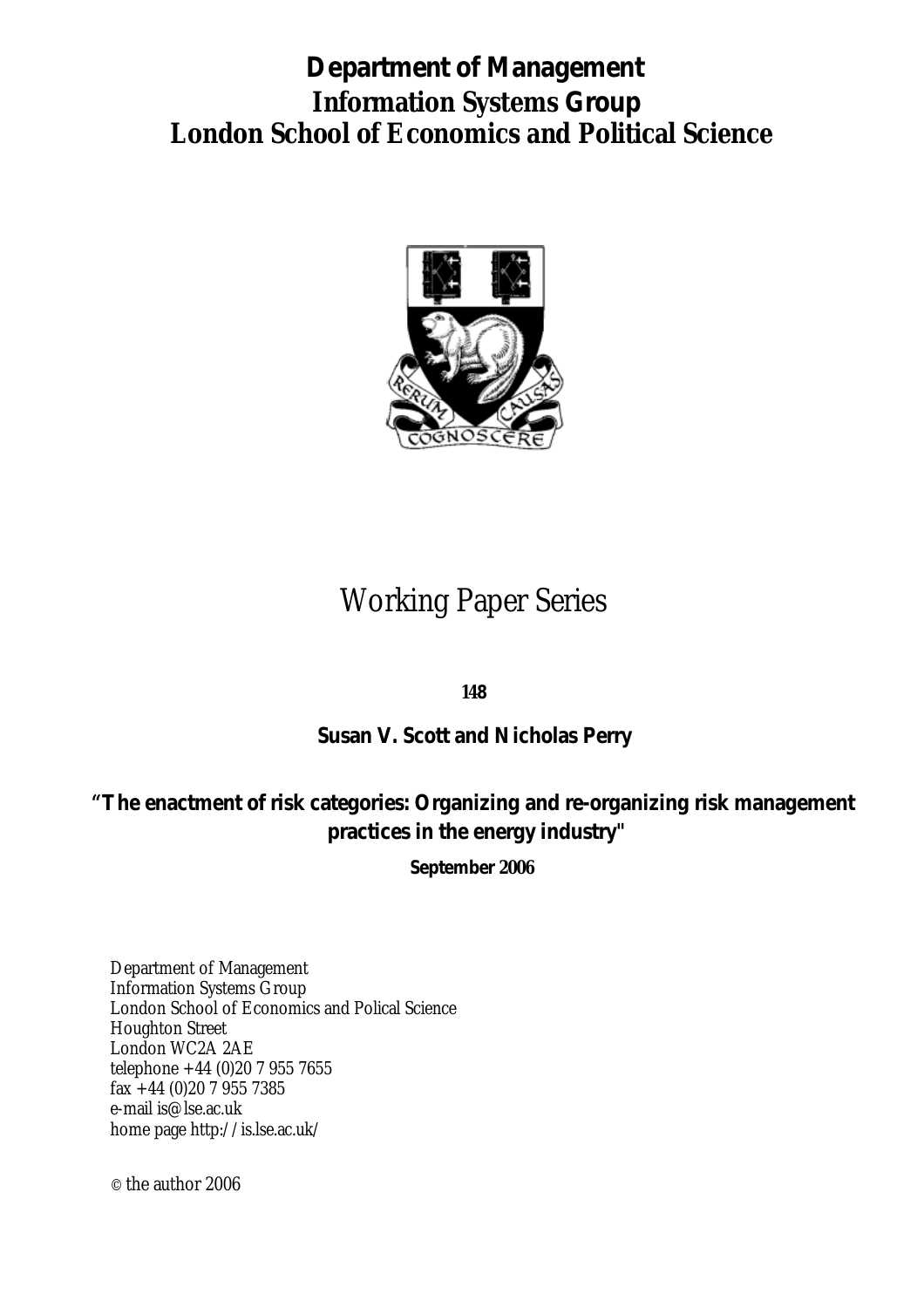## **The enactment of risk categories: Organizing and re-organizing risk management practices in the energy industry**

Susan V. Scott Department of Management, Information Systems Group, The London School of Economics

> Nicholas Perry Independent Consultant

#### **Abstract**

Aimed at energy organizations adapting to the competitive demands associated with liberalization, transaction and risk management software "A-Trade" was part of the shift from a traditional engineer-led culture of risk cognition to market-oriented financial risk management. The story of A-Trade illustrates the progress of risk industries, the development of encounters between different risk cultures, and the entanglement of technological artefacts in the enactment of managerial approaches to risk. We suggest that risk management is an organizing category in whose name organizing and reorganizing activity is done. In our conclusion, we consider what the story of A-Trade tells us about how organizations experience the limits of their own capacity to organize in the face of uncertainty and consider the role of routine information infrastructures in mitigating risk.

**Keywords**: social construction of risk, risk management, classification theory, information infrastructures, software, qualitative case study research

© The authors. Submitted to Organization Studies August 2006 and under review.

Please do not quote without permission.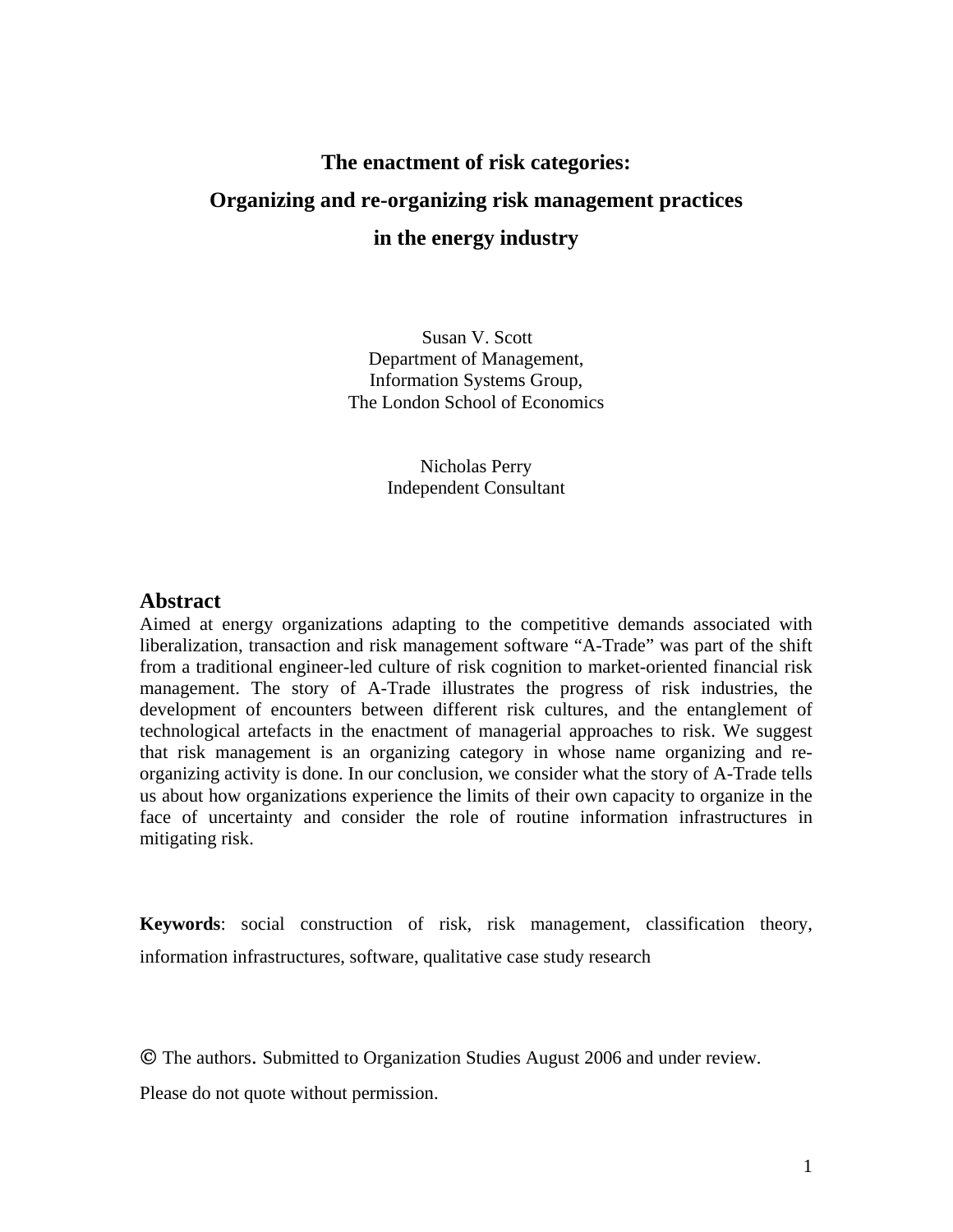### **Introduction**

In this paper we suggest that understanding risk in organizations is as much a journey, as it is a destination. We explore this through a case study in which two very different professional groups are brought together through the design, implementation, and use of transaction and risk management software, "A-Trade" (a pseudonym). Because the definition of requirements for this software was entangled with extensive programmes of organizational change, use of the categories that underpinned its functionality could only develop at the pace of the invention and interpretation needed to co-produce meaning about them. In telling A-Trade's story we are able to follow the progress of an entrepreneurial risk industry as well as conducting an examination into the social construction of organizational risk objects and risk projects.

The inspiration for the approach that we take is Hutter and Power's (2005) book *Encounters with risk* in which they propose that:

"Risk functions as an organizing category for management in general, a concept in whose name organizing and re-organizing activity is done…risk does not exist independent of management processes in organizations but rather representations of risk, its management, and the organizations that do the managing are co-produced" (Hutter and Power 2005: 9).

The context in which we explore this perspective is a sector that has experienced wide ranging re-organization in recent years; the energy industry is a high reliability industry, responsible for the management of potentially volatile commodities in fulfil a vital social contract. Between 1985 and 1996, a process of liberalisation took place in the US and UK energy gas and electricity industries in which they were transformed from vertically integrated monopolies and re-organized along competitive lines. Industry and academic literature has focused upon documenting the changing landscape and describing the introduction of market disciplines shaping the operation and structure of the new energy world (see Fusaro 1998; Littlechild 1998; Newbury 1998; Wolak 2004).

This reflects an industry-wide change demanding translation between the episteme of engineers, who structured the functional basis of the energy industry, and the professional management charged with the responsibility for realising competitive potential. The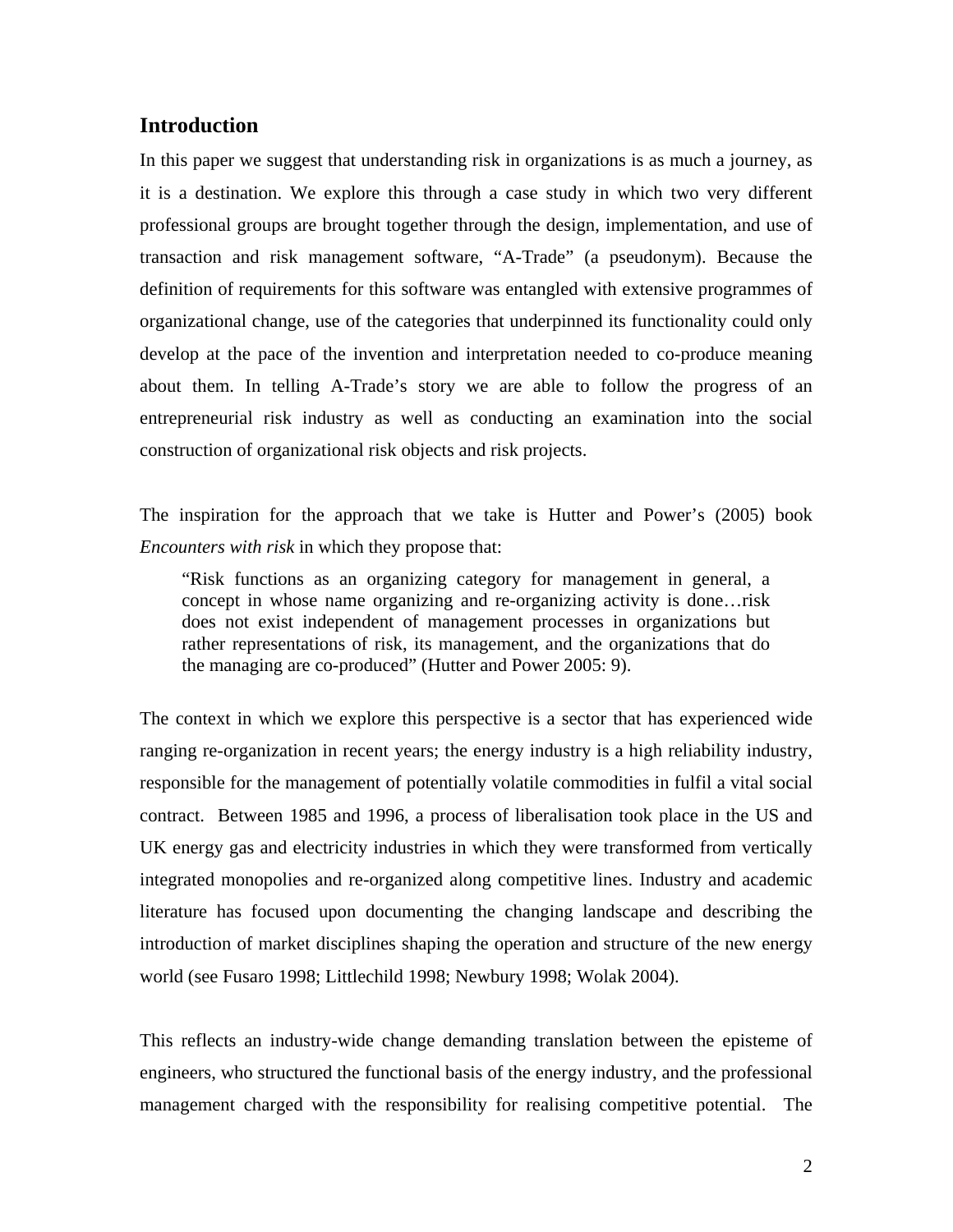schism between these two groups over the issue of risk management was particularly wide highlighting different interpretations of what constituted valid knowledge about the nature of risk and disputes over how to define acceptable risk.

Former monopolies had to shift from understanding market risk and competitive risk in an abstract, removed sense to directly experiencing it in a struggle for survival. On the one hand, Enron's use of market disciplines with its seemingly esoteric and complex mathematical definitions of risk became elevated to the status of 'dream standard'. On the other, they also had to come to terms with less glamorous tasks such as establishing audit trails, proving particular kinds of risk management capability, and trade lifecycle capture in order to meet new policy requirements.

The information processing, analysis, and supervision involved in an engagement with market risk created a new industry in energy trading, transaction, and risk-management software (ETRM). Software developers working on financial markets soon shifted their attention to address the needs of energy organizations and by 1992 a handful of products had emerged of which "A-Trade" was one.

We examine the role that A-Trade played in the inscription and enactment of what we refer to as risk categories used by actors as they forged a path through their new environment. This provides us with distinctive insights into the way that the structuring of technological artefacts is implicated in the trajectory of organizational and institutional change.

A-Trade was intended to enable a new approach to risk management and as a consequence it was not only deeply entangled in the initial encounters between the two different risk cultures within the energy sector, but also part of the on-going consequences of that encounter. In the next section, we review literature underpinning the conceptual foundations of the paper; this is followed by a brief description of our methodology, and then we present the A-Trade case study.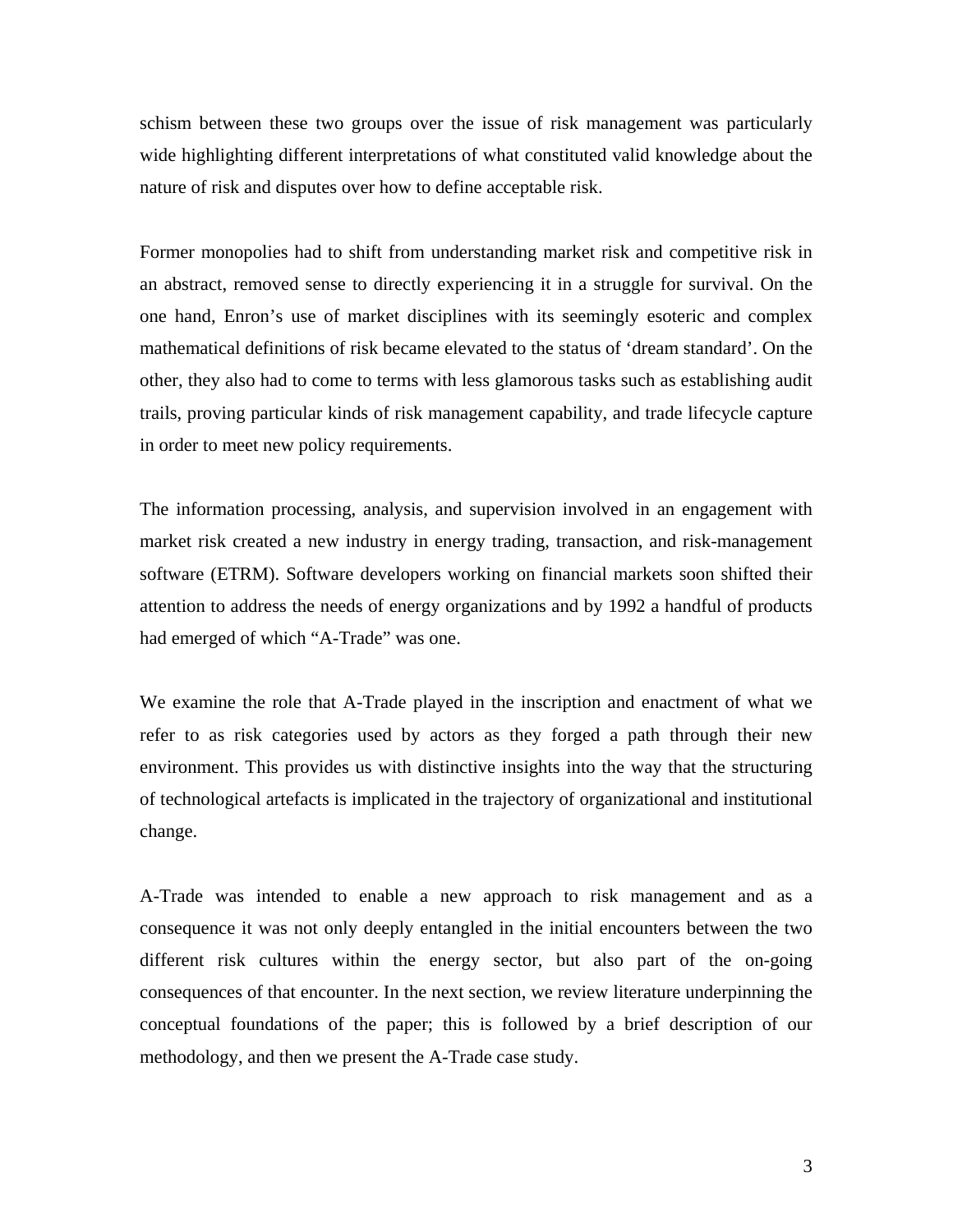#### **Conceptual foundations**

We begin by defining enactment and the emergence of sensemaking (Weick 1979, 2001) as one of the key theories advancing our understanding of the social construction of risk. Sensemaking assumes that people have different cosmologies or social worlds that require mutual interpretation. In our sub-section on encounters between different cultures of risk cognition we explore this idea further. Finally, we draw attention to the role of classification theories as intermediaries spanning these different social worlds and providing both conceptual and material organizing technologies with which to manage their membership.

#### **Processes of enactment and enacted environments**

As one of the central tenets of sensemaking, enactment (Weick 1988) has been widely used in organization and management studies literature. Recently, it has been applied to the analysis of efficiency audit practices (Radcliffe 1999); the reorganization of US intelligence (Orton 2000); the relationship between mental model of strategic thinking and performance (Osborne et al 2001); closeness of customer-firm relationships (Danneels 2003); as well as leadership roles and team effectiveness (Hiller et al 2006).

Enactment emphasises the link between cognition, action, and the social construction of organizations; it is both the process of making ideas, structures, and visions real by acting upon them and the texture of the reality that emerges from this process. As Weick says in his seminal work:

"…when people act, they bring events and structures into existence and set them in motion. People who act in organizations often produce structures, constraints, and opportunities that were not there before they took action. Enactment involves both a process, enactment, and a product, an enacted environment." (1988: 307)

Weick (1988) identifies three key influences on the process of enactment: the degree to which actions reflect commitment to a cosmology of beliefs; the capacity associated with the repertoire of responses that is available; and the expectations or assumptions held. This is not limited to personal reflection, it is a multi-level experience in which organization members are constantly translating pieces of the environment into the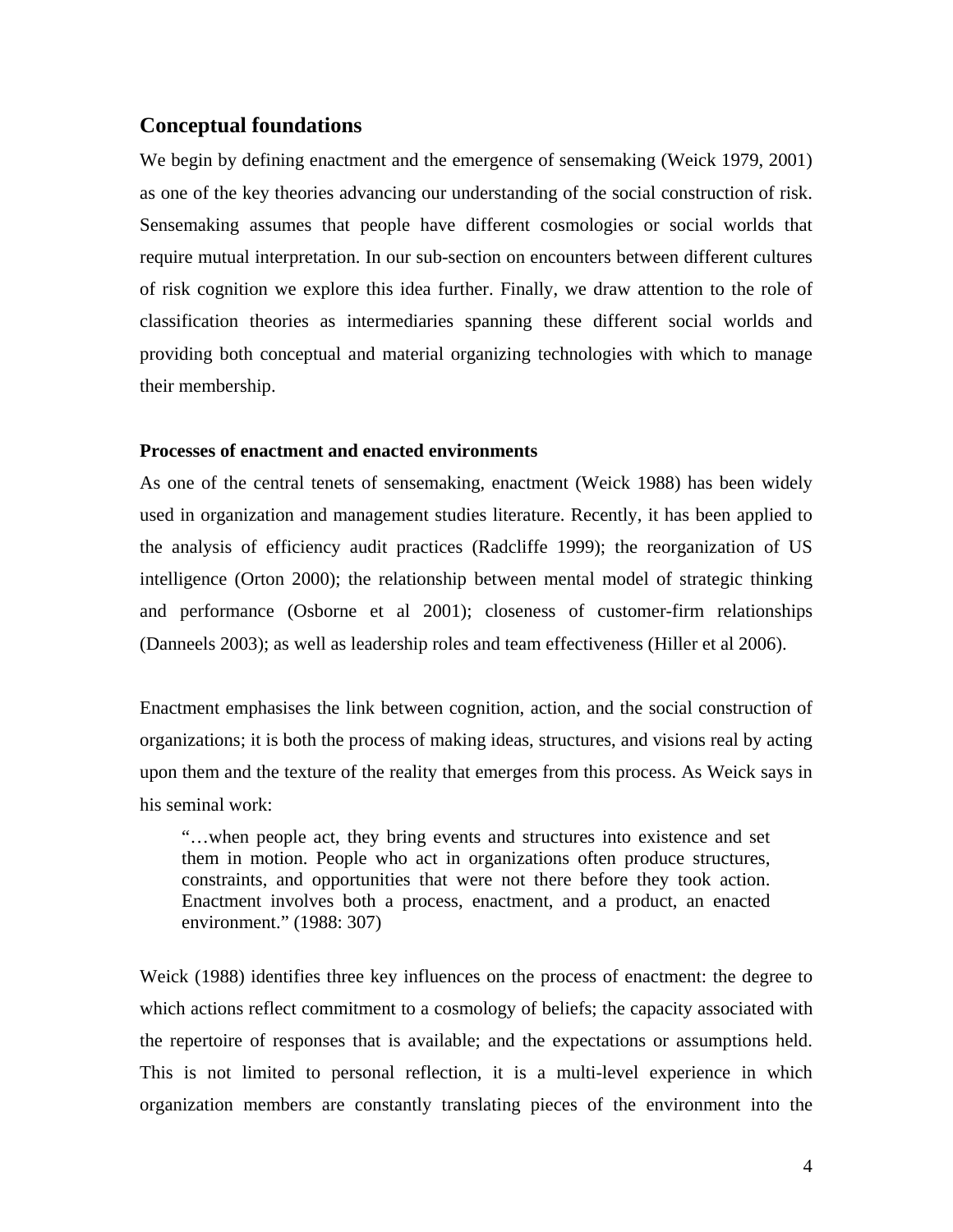organization and vice versa (Orton 2000). These sensemaking processes shape the way that organizational actors perceive a situation and therefore act upon it.

His analysis of enacted environments (1988, 1990) has been particularly influential in risk studies for those studying high reliability organizations (contexts in which crises become acute and visible). Enactment's particular contribution lies in highlighting how actors use models based on prior experience to overcome ambiguous situations in a reflexive, experimental process of deduction in order to find a response to fit events as they unfold. Along with Perrow (1984), he helped establish the principle that antecedents of events are present in organizations long before they erupt and that actors respond to crises with already existing knowledge (see Czarniawska 2005: 271).

One of the basic premises of sensemaking is that people have different cosmologies or social worlds that require mutual interpretation. Risk discourses bring this in to sharp focus as significant epistemological differences between disciplines studying risk emerge.

| Disciplinary area                              | <b>Definition of risk</b>                                                                                        |
|------------------------------------------------|------------------------------------------------------------------------------------------------------------------|
| Engineering and physical science               | Probability times consequence                                                                                    |
| Psychology and cognitive science               | A function of subjectively perceived utilities<br>and probabilities of their occurrence                          |
| Economics and finance                          | Measurable uncertainty.<br>times<br>Exposure<br>volatility                                                       |
| Health and safety                              | A chance or possibility of hazard, danger, loss,<br>injury, or other adverse consequences                        |
| Sociological perspective of cultural<br>theory | Danger that is socially defined and (in some<br>cases) socially constructed                                      |
| Integrated interdisciplinary approach          | The possibility that human actions or events<br>lead to consequences that affect aspects of what<br>humans value |

Table 1: disciplinary cultures of risk cognition and their respective definitions of risk (from Scott and Walsham 2006: 310)

In his review of the risk literature, Renn (1998) notes that thirty years of study has not provided a commonly accepted definition for the term risk in either lay or scientific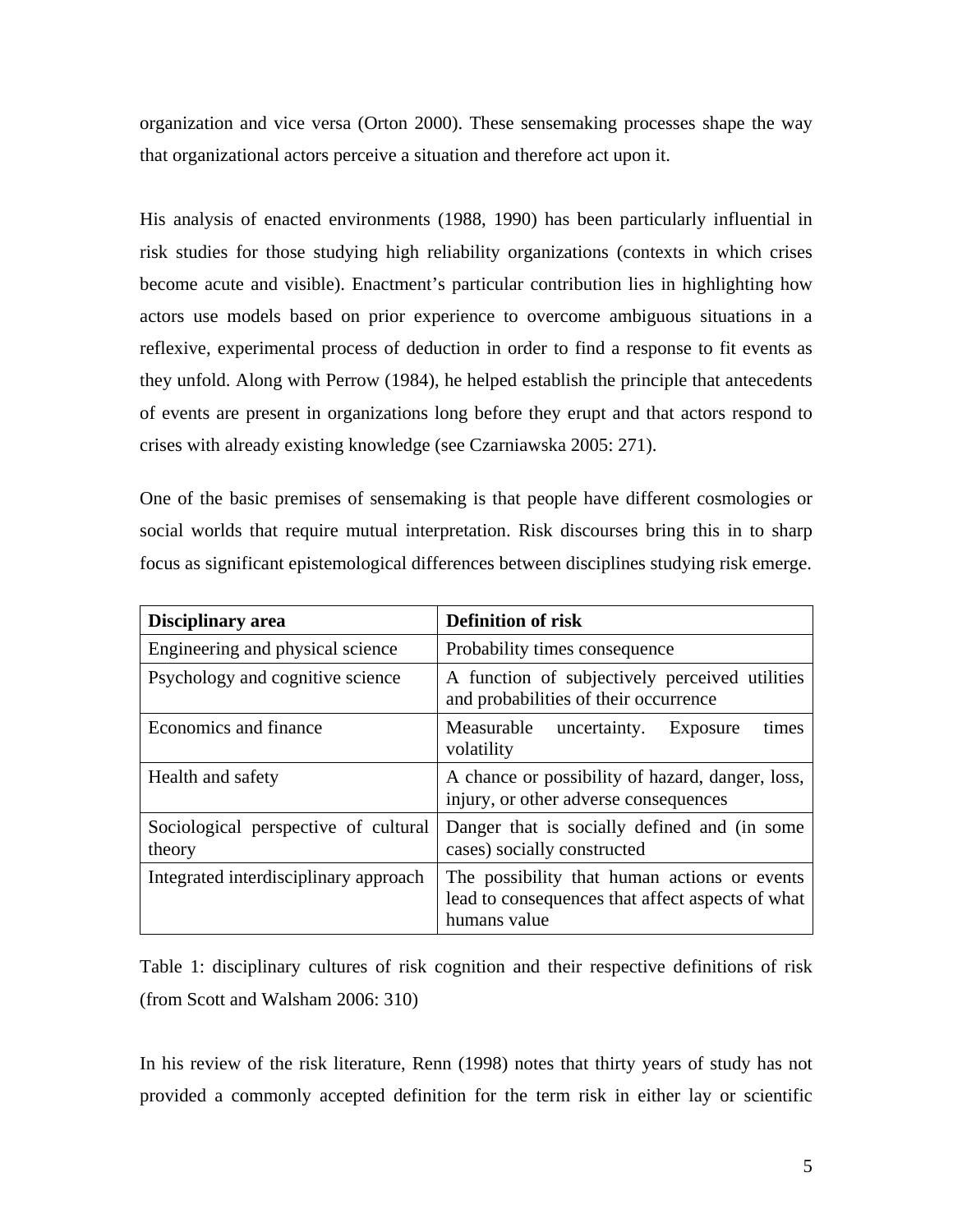understanding. However, this has not dampened the effort put into the development of and procedures for risk analysis and risk management. Risk management agencies have called for audit procedures and systems of risk management to become a routine operation in diverse domains, for example health and safety, public policy, and environment studies (see Burger 1990; Adams 1995; Royal Society 1997).

As risk systems become formalised they tend to be imbued with technical language, symbols, and all the technologies of a professional world. In the face of so much assertive expertise it is easy to lose sight of a key insight explored by risk researchers: that risk models don't pre-exist, they have to be formed. Although we can't deny that risk has a realist edge (things explode, people die, lights go out) what comes to be defined as risk in organizations is a social construction requiring in-depth understanding of context.

Analysing the processes of definition surrounding the emergence of, or changes in the nature of, a risk object is a central concern of risk studies. How things are defined matters because definitions, classifications, and categories get aligned with economic and political agendas (Bloor 1982: 290) that shape the development of society (see Hacking 2004). In his risk society thesis, Ulrich Beck highlights controversies over the definition of "acceptable risk" by particular organizations and proposes that such phenomena are co-produced "across institutional and systematic boundaries, political, bureaucratic and industrial" (1992: 65). As Bowker & Star say:

"If social scientists do not understand people's definition of a situation, they do not understand it at all. That definition – whether it is the label of deviant or the performance of a religious ritual – is what people will shape their behaviour toward." (1999: 289)

From this perspective, organizational risk objects are invented or constructed by participants in a particular culture or society and exist solely because people agree to behave as if they exist, or agree to follow certain conventional rules. Understanding context includes the broader socio-political environment in which the organization exists and the diversity of groups/sub-groups, individual differences within the organization itself. Forms of risk management: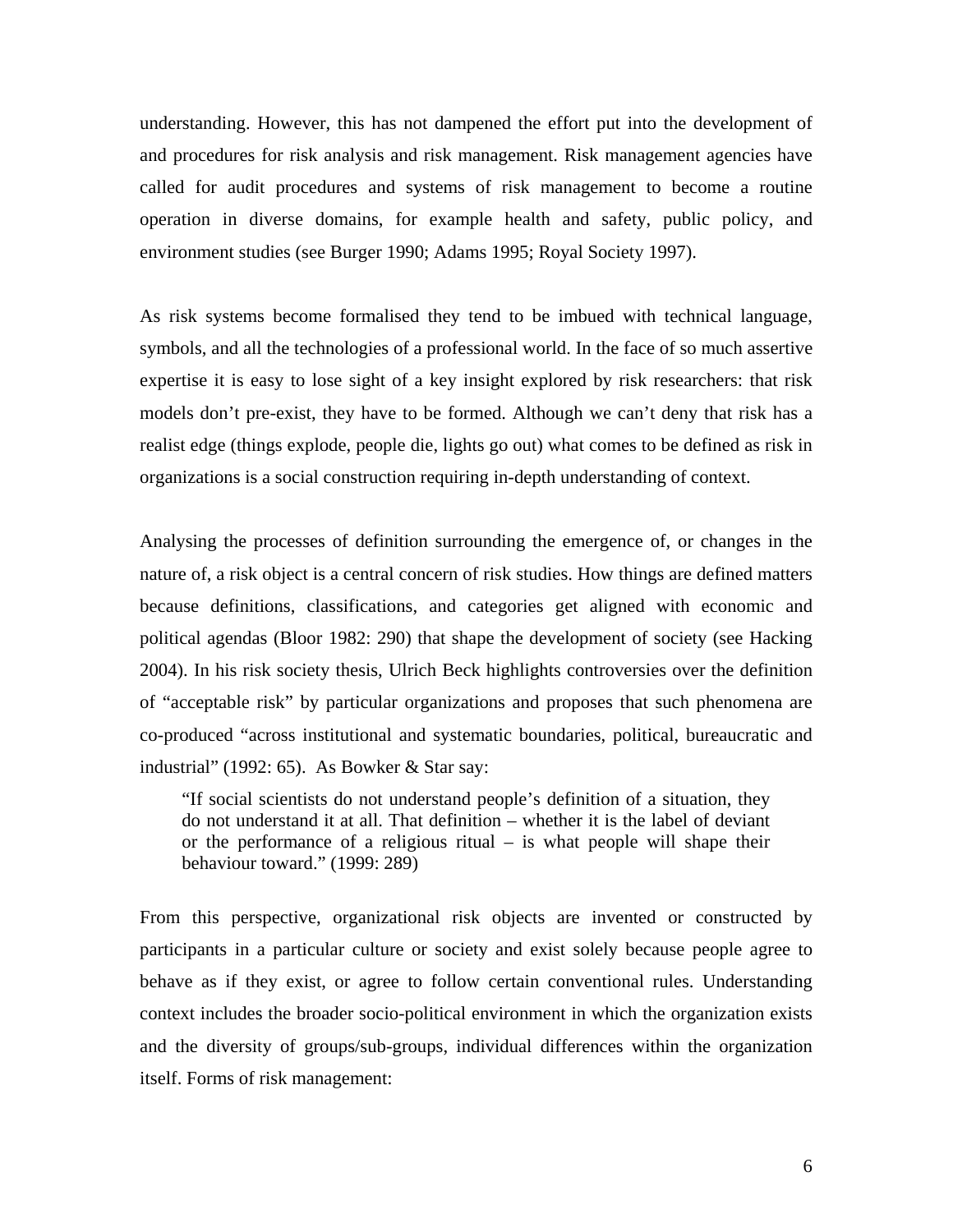"…represent distinctive social constructions which must be understood as part of the organization of risk cognition in specific professional cultures of knowing. So an engineer sees it this way, an accountant sees it another, same goes for software designers, and risk managers." (Hutter and Power 2005: 8)

When representatives of different cultures of knowing are brought together in situations that bring the differences between their respective definitions of risk to the fore, an intensive process of sensemaking follows. If a way forward is to be found, invention and negotiation often have to precede interpretation. In our sub-section on encounters between different cultures of risk cognition we explore this idea further.

#### **Encountering risk and its consequences for expert systems of classification**

Hutter and Power propose the idea of "encountering risk" as a way of challenging "traditional accounts of the meaning and stability of risk management routines and practices" (2005: 11). The notion of risk encounters has been explored in a variety of studies including the rituals of risk and error at air traffic control and NASA (Vaughan 2005); the rise of the chief risk officer (Power 2005); and an examination of the different civic epistemologies surrounding Bhopal, BSE ('mad cow disease'), and 9/11 (Jasanoff 2005). This body of research takes seriously the pre-existing context of a risk encounter as well as examining the nature of organizational responses (or denials).

"Encountering risk is above all an event of *problematization* which places into question existing attention to risk and its modes of identification, recognition, and definition". (Hutter & Power 2005: 11 original emphasis).

We use their approach as a form of risk hermeneutic (summed up in Figure 1 below) in which an encounter with a risk event or a competing definition of risk leads to open controversy until some form of appropriation, accommodation or suppression of the risk category is organized. The current understanding of that risk category is then taken-forgranted and folded into everyday organizing processes until such time as it is disrupted again.

[Figure 1: encounters with risk categories as a risk hermeneutic]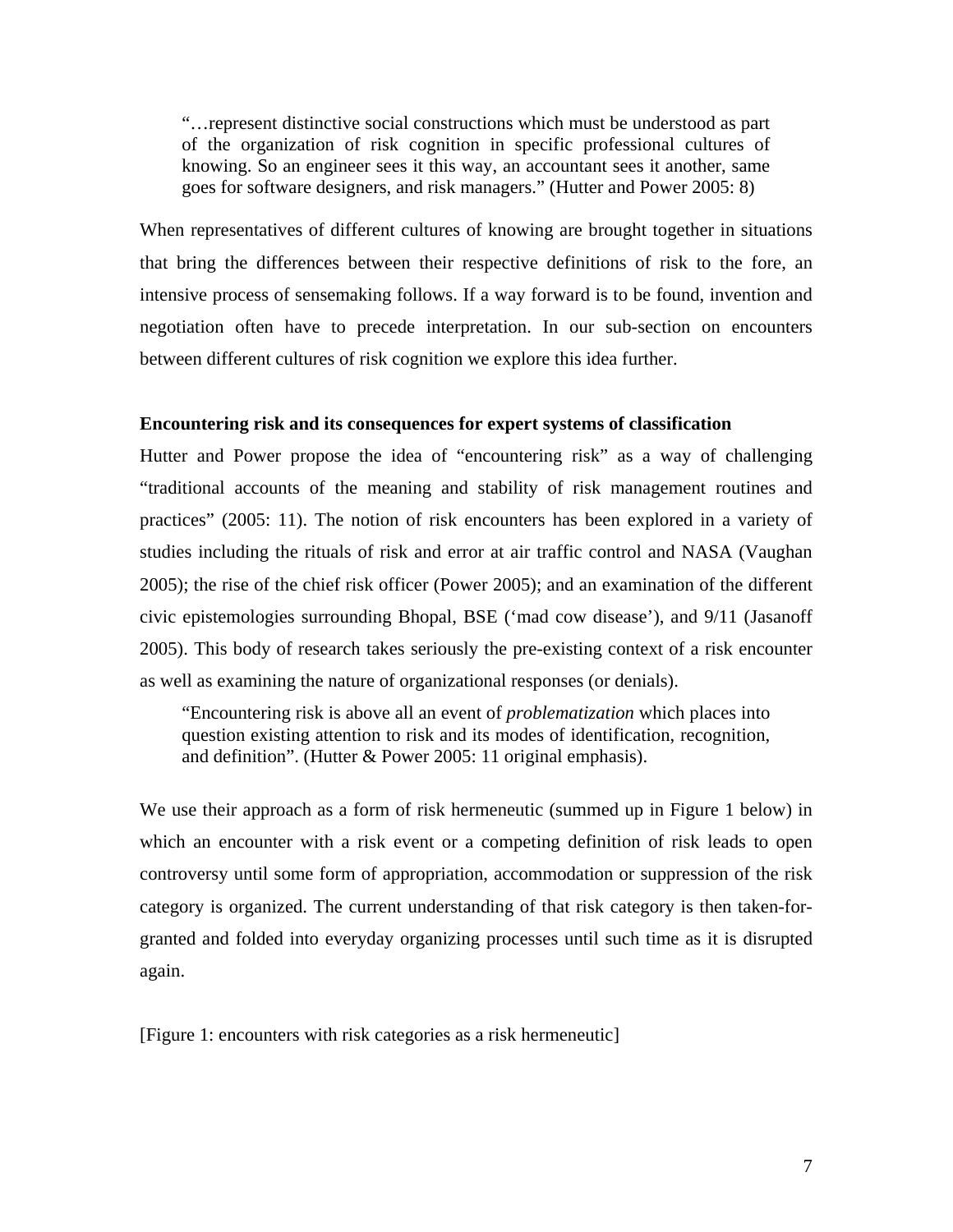The cognitive conventions (Douglas 1986) associated with professionalized cultures of knowing give the appearance of being enshrined within static systems of classification. These classifications and the categories from which they are composed are evoked as the authority by which distinctive organizational forms and routine practices can be imposed on others. In order to study the way that these kinds of codifications of knowledge are achieved and used, we turn to classification theory and its emphasis on the processes of definition associated with categorical work. In their book, *Sorting Things Out,* Bowker and Star (1999) start from the premise that classification systems manipulate time, place, and definition into a set of categories so that work (bureaucratic or knowledge production) can be done. Citing examples ranging from the classification of diseases, viruses, tuberculosis, race, and nursing work their aim is to understand how people have designed and used classification systems. Following the science and technology studies tradition, they regard categories as historically situated artefacts and, "like all artefacts, are learned as part of membership of communities of practice" (Bowker & Star 1999: 287).

The main axis of their thesis is the contrast between the idealised requirements of a classification system compared with the practical complexities of their implementation and use.

| Properties of a classification system       | <b>Classification systems in practice</b>   |
|---------------------------------------------|---------------------------------------------|
| There are consistent, unique classificatory | People disagree about their nature, ignore, |
| principles in operation.                    | or misunderstand them. Different and        |
|                                             | contradictory principles are routinely      |
|                                             | mixed together.                             |
| Categories are mutually exclusive           | Disagreement or ambivalence<br>may          |
|                                             | surround the membership of an object in a   |
|                                             | category.                                   |
| The system is complete                      | Reasons are found to ignore data that       |
|                                             | would make a system<br>more                 |
|                                             | comprehensive. The boundaries of a          |
|                                             | system may be politically contentious.      |

Table 2: differences between an ideal classification system and a classification system in practice (based on Bowker & Star 1999: 10-11)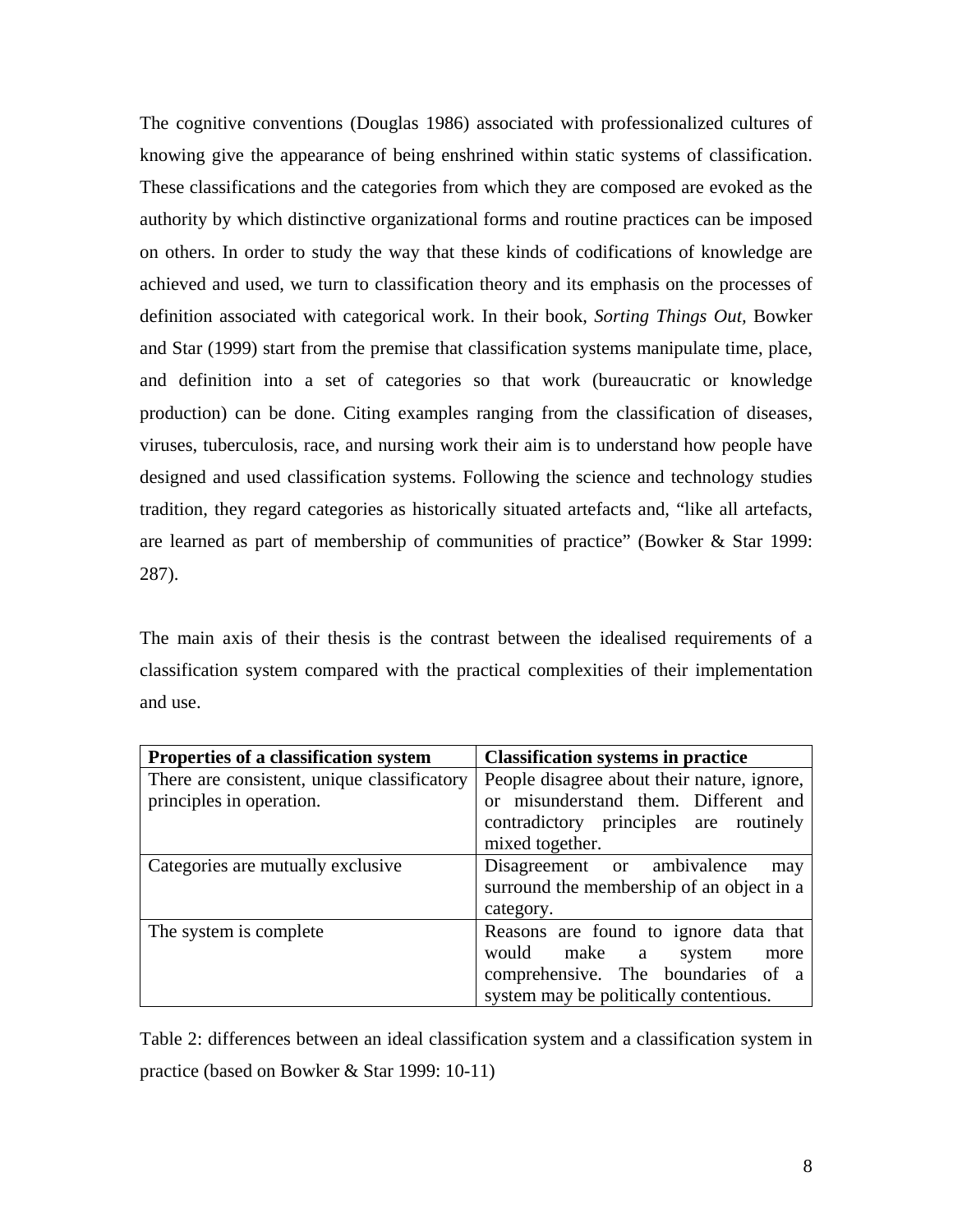Bowker & Star call for us to construct an analysis of how classification systems meet up with an emphasis on the fluid dynamics at work: "a plate tectonics rather than a static geology" (1999: 31). They suggest that the focus of such studies should be the workarounds and interpretive flexibility of technological artefacts ranging from filing cabinets, to desktop folders, to software, and hardware:

"Classifications are both conceptual (in the sense of persistent patterns of change and action, resources for organizing abstractions) and material (in the sense of being inscribed, transported, and affixed to stuff)." (Bowker & Star 1999: 289)

Bowker & Star explore this conceptual-material notion of artefacts by analysing longitudinal studies of political and semantic conflict at large levels of scale. We focus on a different level of analysis and examine the categorical work involved in the production of a piece of software that now forms a key part of the information infrastructure in high reliability organizations. We study the encounter between two risk cultures (engineers and financial risk experts) by following processes of "convergence" (Bowker & Star 1999:82) whereby information artefacts and social worlds are fitted to each other through "bricolage" to form the resources and tools of an information infrastructure.

#### **Methodology**

The material used to craft the story of A-Trade and its analysis is based upon two forms of engagement with the field representing the respective approaches of the two coauthors: action research (Schon 1991) and longitudinal case study fieldwork (Yin 2002). One of the authors is a financial risk management consultant with 29 years experience in the energy sector. He brings insight from professional practice, cumulative reading of specialised industry publications, in-depth knowledge of government policy documents, as well as four years (1998-2001) experience as a strategy consultant with the company in our case study, X-Infra (a pseudonym), and its clients.

Pursuing a dialogical research method (Martensson & Lee 2004), the two researchers regularly went through a process of perspective making and taking (Boland & Tenkasi 1995); exchanging views and reflecting back insights from respective stocks of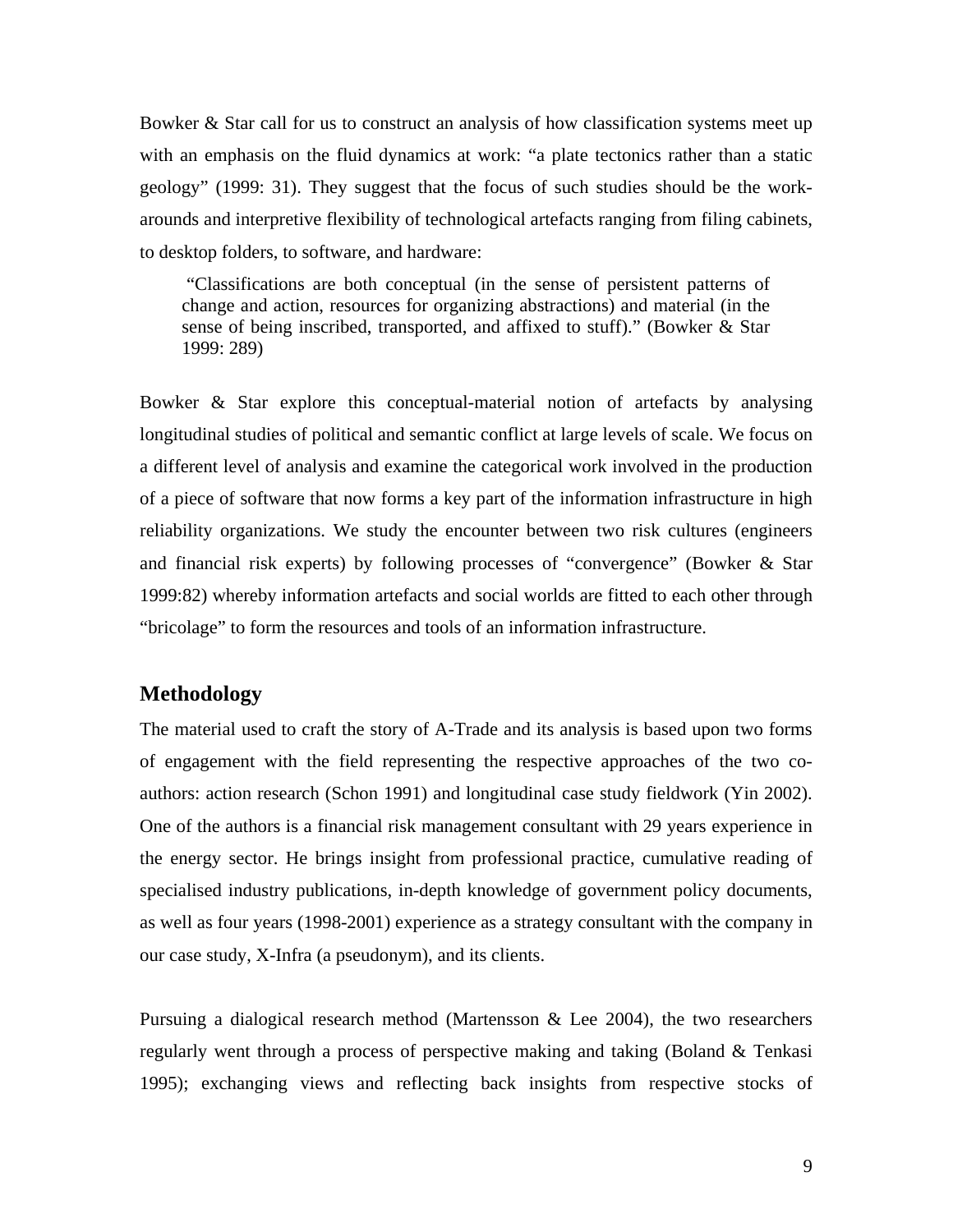knowledge. Drawing on their mutual networks in the energy sector, particularly X-Infra, the researchers had access to interviews with key figures involved in the design, development, implementation, and strategy surrounding A-Trade. Their fieldwork portfolio also included: internal X-Infra presentations and email exchanges, in addition to attending company events, and social gatherings where more informal discussions took place.

We reflected on key themes in our study: the meeting of two cultures of risk cognition; transfer of knowledge; innovative information systems design; the organizing processes surrounding its appropriation; and the consequences surrounding its eventual everyday use. Our theoretical foundations were assembled from the prevalent academic literatures on the social construction of risk in organizations. Then, inspired by the quotation in Hutter & Power's (2005) recent book *Encountering risk in organizations,* in which they refer to risk as an "organizing category" we developed a conceptual scheme (summarised in Table 3 below) that would act as a theoretical lens for our study of encounters with, and enactment of, risk categories.

| Concept                       | Tenet for studying the enactment of risk categories in<br>organizations                                                                                                                                                                                                               |
|-------------------------------|---------------------------------------------------------------------------------------------------------------------------------------------------------------------------------------------------------------------------------------------------------------------------------------|
| <b>Encounters</b>             | Identify events or crises where different cultures of risk cognition<br>$\bullet$<br>have to engage                                                                                                                                                                                   |
|                               | How do professional cultures of knowing make sense of competing<br>٠<br>expert definitions of the risk object under study?                                                                                                                                                            |
|                               | How are organizing and re-organizing activities associated with the<br>$\bullet$<br>risk category?                                                                                                                                                                                    |
|                               | Where is management attention before, during, and after the<br>$\bullet$<br>encounter?                                                                                                                                                                                                |
| <b>Enactment</b><br>processes | Whose cosmology of beliefs does the risk category belong to?<br>٠<br>Do multiple communities understand and use it in different ways?<br>$\bullet$<br>How do prior experiences influence the repertoire of responses<br>$\bullet$<br>surrounding instantiations of the risk category? |
|                               | What is the expected trajectory of the risk category?<br>٠                                                                                                                                                                                                                            |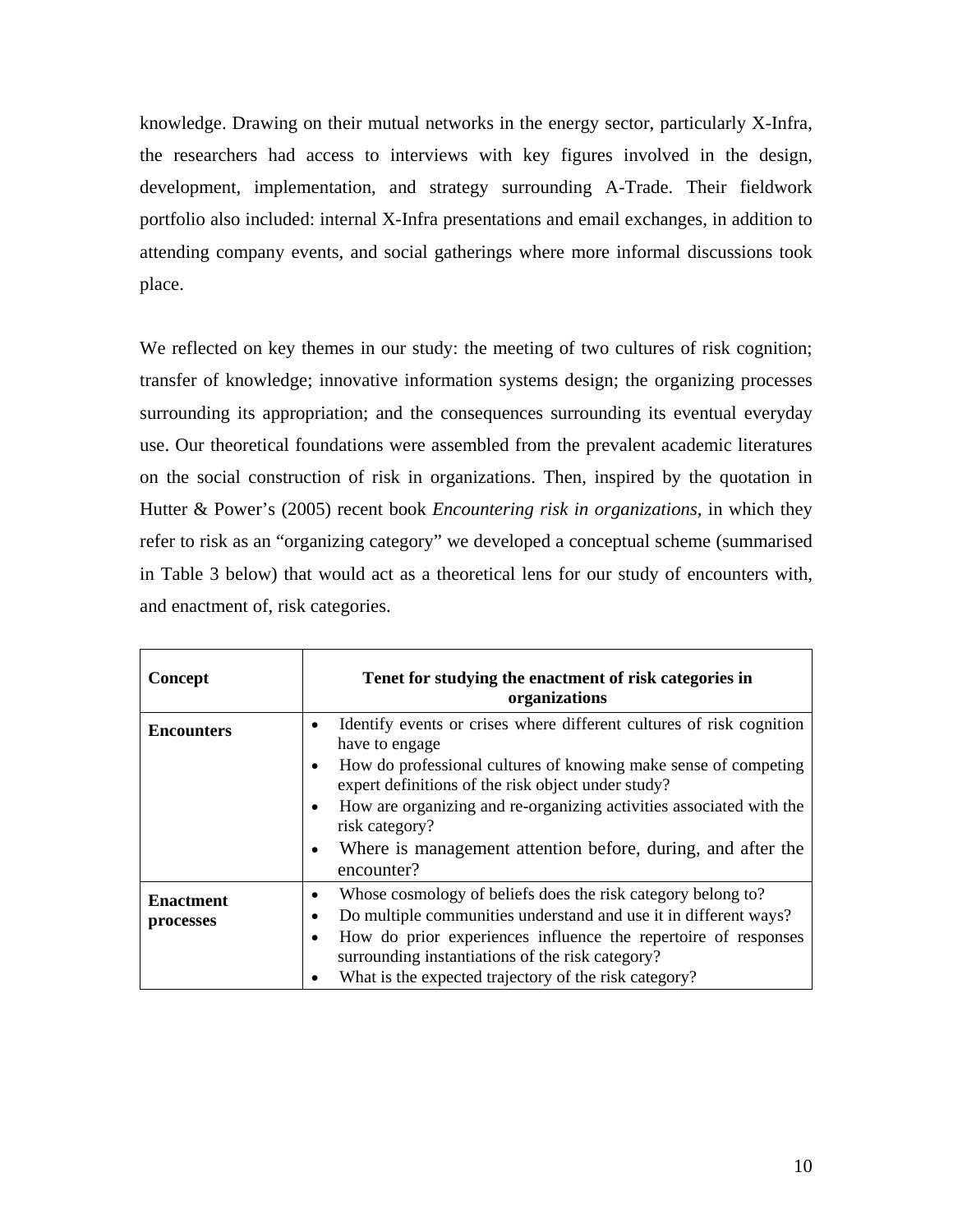| <b>Categorical work</b>       | Describe the context and identities involved in the definition of the<br>$\bullet$<br>risk category.<br>What kind of problem-defining and fact-building activities did<br>$\bullet$<br>people engage in to establish the risk category?<br>Consider the different labels under which the phenomenon framed<br>$\bullet$<br>by the risk category has been known.                                        |
|-------------------------------|--------------------------------------------------------------------------------------------------------------------------------------------------------------------------------------------------------------------------------------------------------------------------------------------------------------------------------------------------------------------------------------------------------|
|                               | • How do people disagree, work-around, ignore, or become<br>suppressed by the risk category? Is there evidence of torque?                                                                                                                                                                                                                                                                              |
| <b>Enacted</b><br>environment | How does the risk category manifest at in different levels of<br>٠<br>context e.g. individual, organizational, sector<br>Has the risk category achieved naturalization? If so, how?<br>$\bullet$<br>What artifacts and organizational technologies are used to routinize<br>$\bullet$<br>and embed the risk category?<br>How do features of the enacted environment 'ready' the situation<br>$\bullet$ |
|                               | for unexpected side effects, manufactured, and/or risk crisis?                                                                                                                                                                                                                                                                                                                                         |

Table 3: summary of the concepts that we use to studying organizational risk in the paper

In the next section, we present an outline of the A-Trade story. The journal paper format necessarily means that this is a summary version of the case study designed to set the scene for the analysis. It provides chronological signposts and establishes context for our use of narrative (Bruner, 1986, 1990; Czarniawska, 1998) evidence in the analysis that follows.

#### **Case study**

In 1987, X-Infra was founded by two former college friends to provide consultancy and computing services. Demand for back office information systems drew them to Wall Street, iconic centre of the USA financial markets, where they found themselves writing software in the foreign exchange division of a major company. After a process of incremental, on-site development a software product was established and X-Infra was able to sell it to other clients. In the five years that followed they licensed this software to ten foreign exchange clients or "FX desks". Their foray into energy markets initially took the form of a one-off commission at a financial services company where X-Infra was already providing FX systems.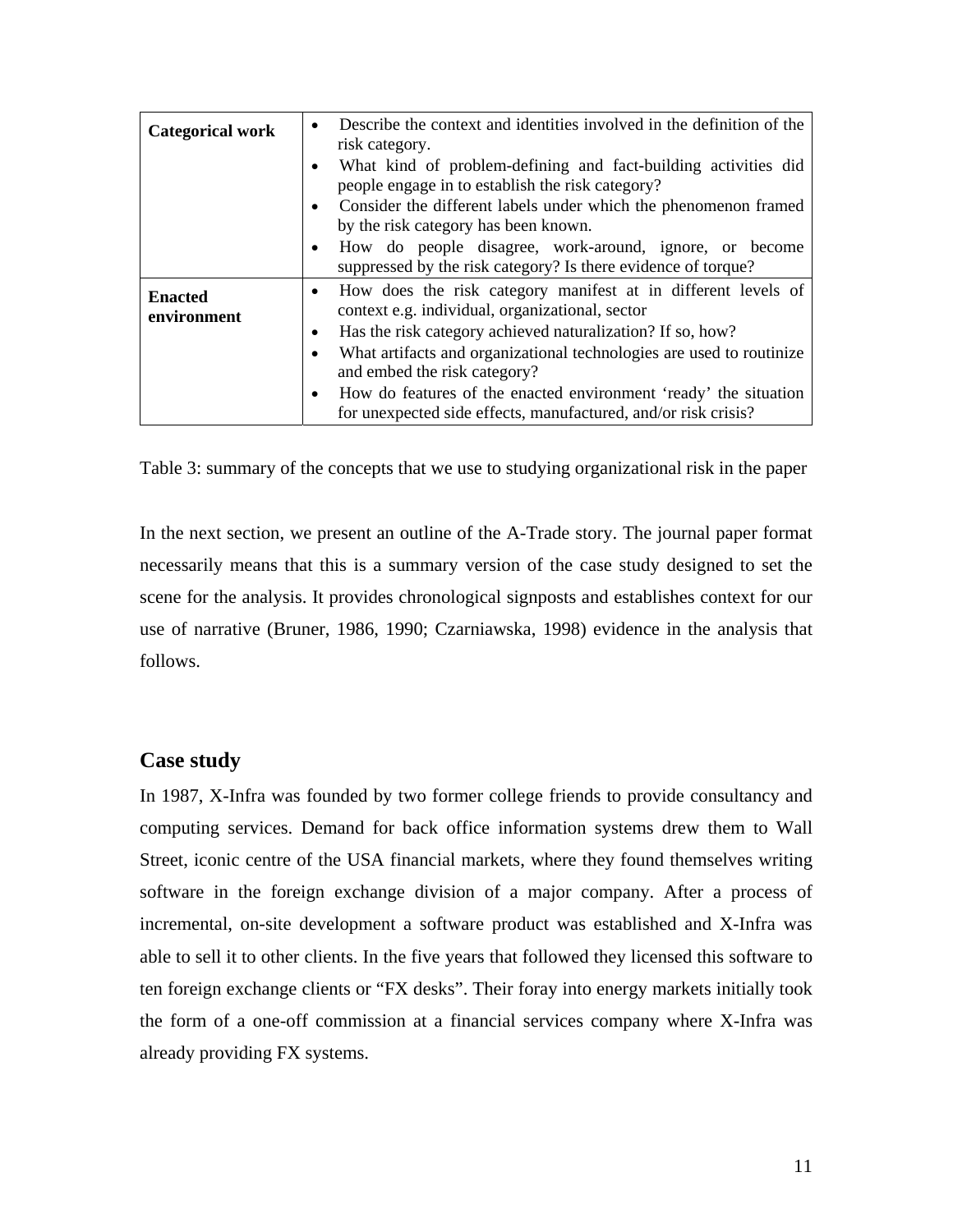Between 1985 and 1996, the energy industry was forced to make major changes (see Table 4) to accommodate regulation (FERC 636/888 in the USA and parallel developments in the UK) designed to introduce competitive dynamics into the monopoly based, vertically integrated gas and electricity industries. Existing energy companies had to restructure both their physical and financial infrastructure; pipelines and power plants were sold off and those working in the sector had to cope with increasing demands for new skill sets in the pressurized context of rationalisation and redundancies.

| <b>Major</b> events                         | <b>Case study chronology</b>                |
|---------------------------------------------|---------------------------------------------|
| 1985 FERC 436 and consequent 'flight to     |                                             |
| spot' in US spot                            |                                             |
| 1986 oil price collapse                     | X-Infra founded 1987                        |
| 1989 introduction of electricity Pool in    |                                             |
| <b>England and Wales</b>                    |                                             |
| 1992 FERC 636                               | 1992 first version of A-Trade developed for |
|                                             | financial services company                  |
| 1994 start of power trading in the USA      | 1995 X-Infra markets A-Trade product        |
| 1998 advent of competition and collapse of  |                                             |
| wholesale price in German power market      |                                             |
| 2000 new gas interconnector between UK      | 1998-9 X-Infra acquires Ivy, Prism, etc     |
| and continental Europe starts to have       |                                             |
| impact on UK gas price and brings           | 2000 X-Infra IPO                            |
| liquidity to Zeebrugge                      |                                             |
| 2001 NETA (in UK power)                     |                                             |
| 2001 Enron bankruptcy                       |                                             |
| 2002 energy merchant sector collapse        | 2002 X-Infra stops development work on      |
|                                             | A-Trade                                     |
| 2003 start of recent sustained oil price    | 2003 Planet Software acquires X-Infra       |
| surge                                       |                                             |
| 2004 aberrational forward-market events in  |                                             |
| UK gas and power                            |                                             |
| 2004-2005 financial players and hedge       |                                             |
| funds commence really large-scale energy    |                                             |
| trading                                     |                                             |
| 2005-2006 Russia interrupts gas supplies to | 2005 Planet Software resumes                |
| Ukraine, Italy, and other European          | development of A-Trade                      |
| countries                                   |                                             |
| 2005-2006 oil forward curve moves into      | 2006 New clients purchase A-Trade           |
| contango at front end                       |                                             |

Table 4: major events in the energy industry mapped onto case study chronology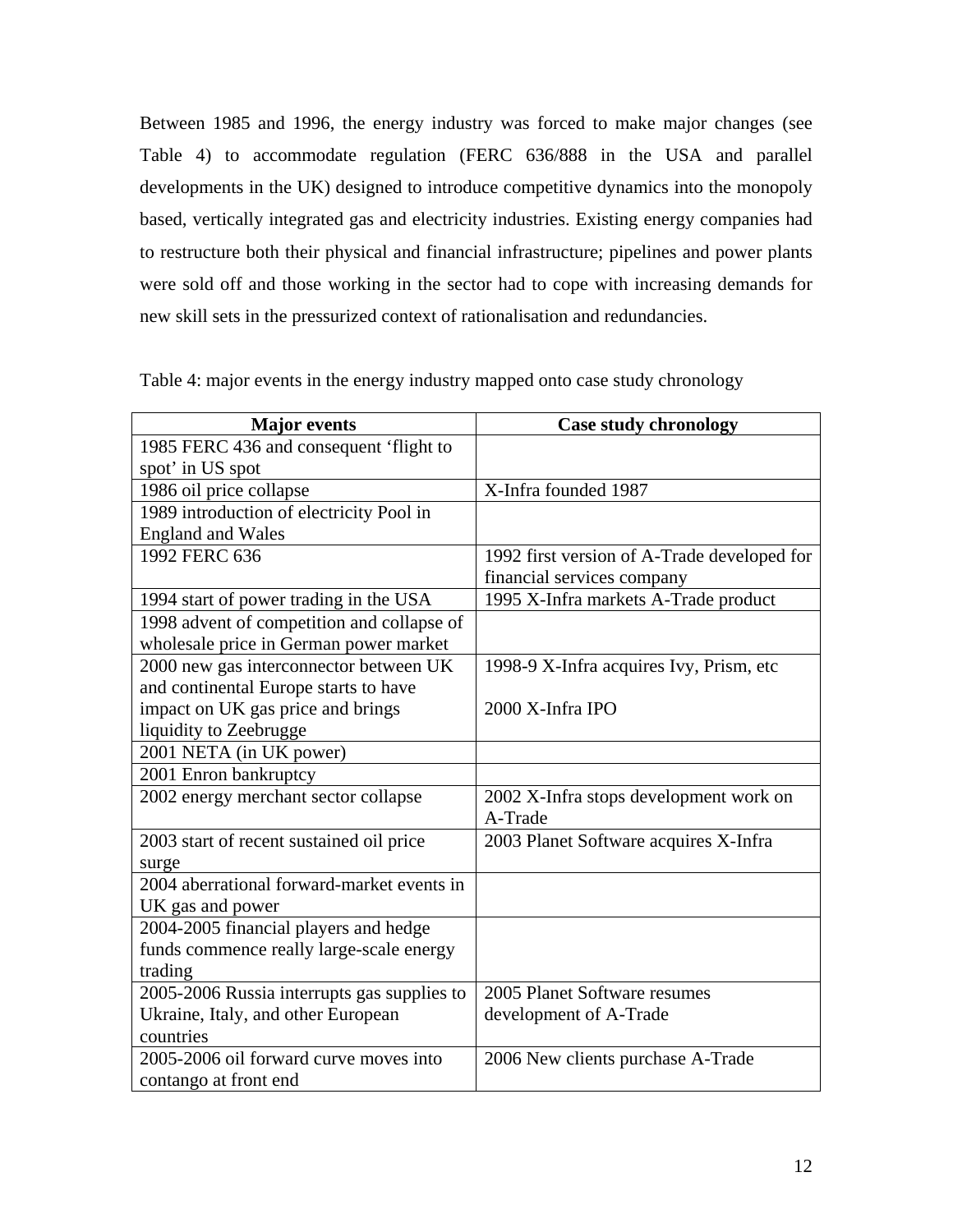Exposure to competitive risk left energy organizations vulnerable to price swings and they turned to increasingly sophisticated financial tools such as futures and options (known as derivatives), for insurance against volatility. Derivatives contracts helped them lock-in the future profit margin of their product and protect themselves from an adverse change in prices on the open market. These financial tools came with their own models, language, and risk management paradigm and represented a significant shift in logic for an industry that had been built by engineers.

Electricity generators and the software companies that pre-dated liberalisation attempted to adapt their existing systems. However, it soon became apparent that the new environment demanded different tools. These environmental changes created a new market for software: "almost immediately, [energy organizations] began to demand risk management tools…It was the risk element that attracted financial risk management vendors…into the fray…as energy risk systems." (Vasey 2004: 12)

When X-Infra formally launched A-trade in 1995 they were in direct competition with products developed by major energy companies. Both sides experienced a steep learning curve. The capacity of A-Trade to provide user configured reports in a variety of output formats was highly valued by clients; A-Trade became the lead product in the energy industry capturing a significant proportion of the ETRM market.

By the late 1990s, X-Infra staff found that while they could sell A-Trade as 'best practice' software based on the expertise that they had acquired so far in the energy industry to small companies making their first steps toward new practices, they could not rest on their laurels at meetings with larger clients. To address growing demands for more sophisticated financial risk capability from clients X-Infra acquired a quantitative analysis firm, Prism. This enabled the sales team to re-package the 'at risk' risk measurement functionality into a separate module and consultancy service known by one word: "Analytics".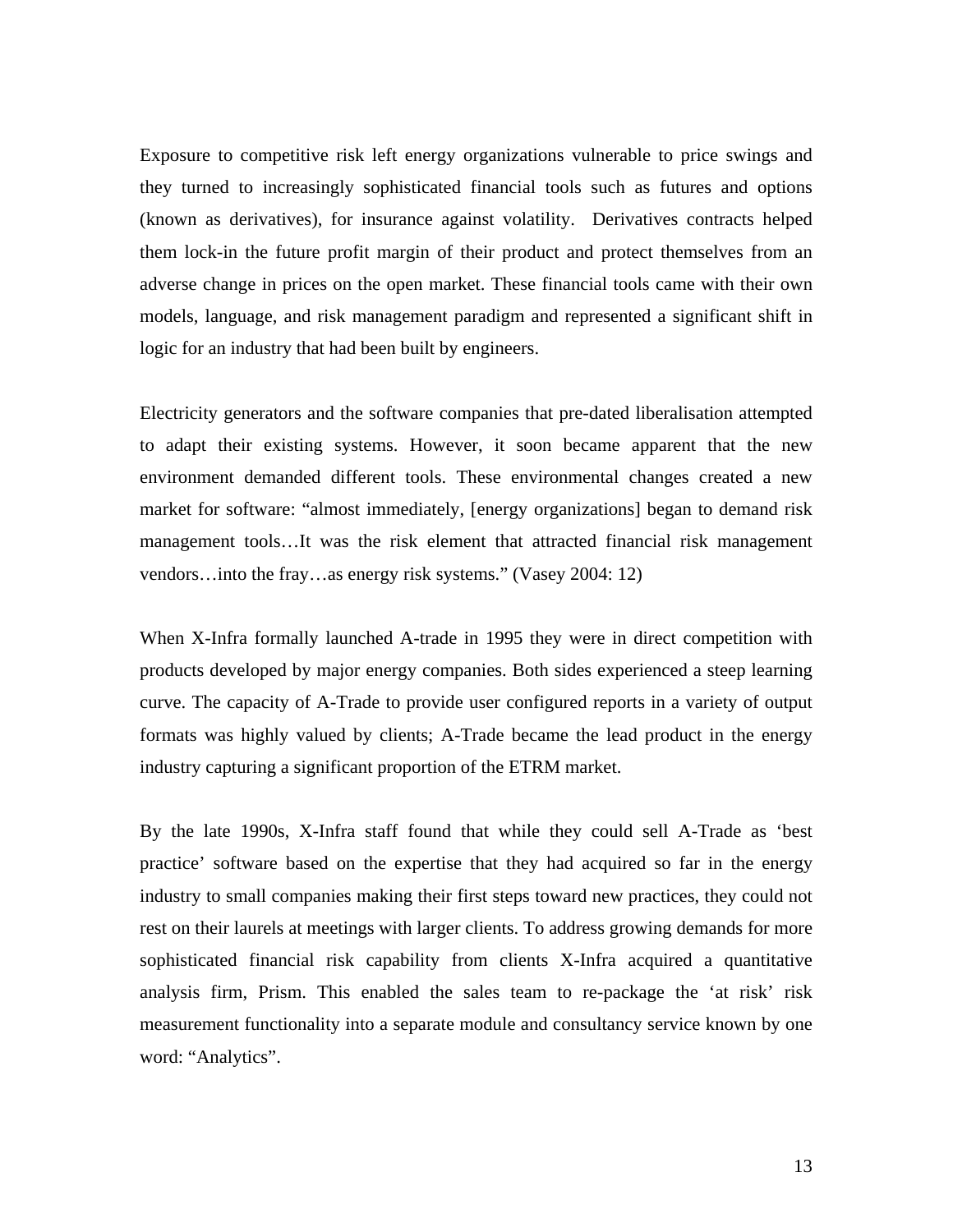The success of A-Trade attracted venture capital investment leading to a merger with a strategic consultancy, called Ivy, and then a well received initial public offering (IPO). The resources that this generated were used to acquire rival and complementary software products in a bid to meet both their clients' and Wall St's expectations. However, in 2001 the trajectory of the energy industry then experienced a major blow with the collapse of Enron.

In the period of reassessment and rationalization that followed the Enron shock wave, X-Infra made severe cost cuts. This included staff rationalization with a corresponding loss of product and industry knowledge as many of the original 'brains trust' that had championed A-Trade departed. The shortcomings of A-Trade as a hugely extended earlier-generation product were held up to scrutiny and X-Infra announced to staff that A-Trade would no longer be actively marketed and development resources would not be put into new functionality.

X-Infra executives made a strategic decision to focus the company's resources on one of A-Trade's rival products that they now owned as a result of their phase of acquisitions. The new product, Enterprise was based on a more technically advanced platform and would draw on the functionality of various products with the aim of providing a more reliable, modularised, scalable architecture with open interfaces.

Although it survived the mega merchant collapse and the dot-com crash, X-Infra was significantly weakened. Their low stock price and steady maintenance revenue stream made them attractive enough to be acquired by a large international software company called Planet Software who subsequently ran X-Infra as a semi-independent division.

In the interregnum that followed, clients surprised both Planet Software executives and members of the original A-Trade team by choosing A-Trade in preference to Enterprise. These sales were made to new clients as well as existing clients expanding their use in both the USA and Europe. The search for first generation clients willing to make the transition to the first version of Enterprise proved difficult; migration of functionality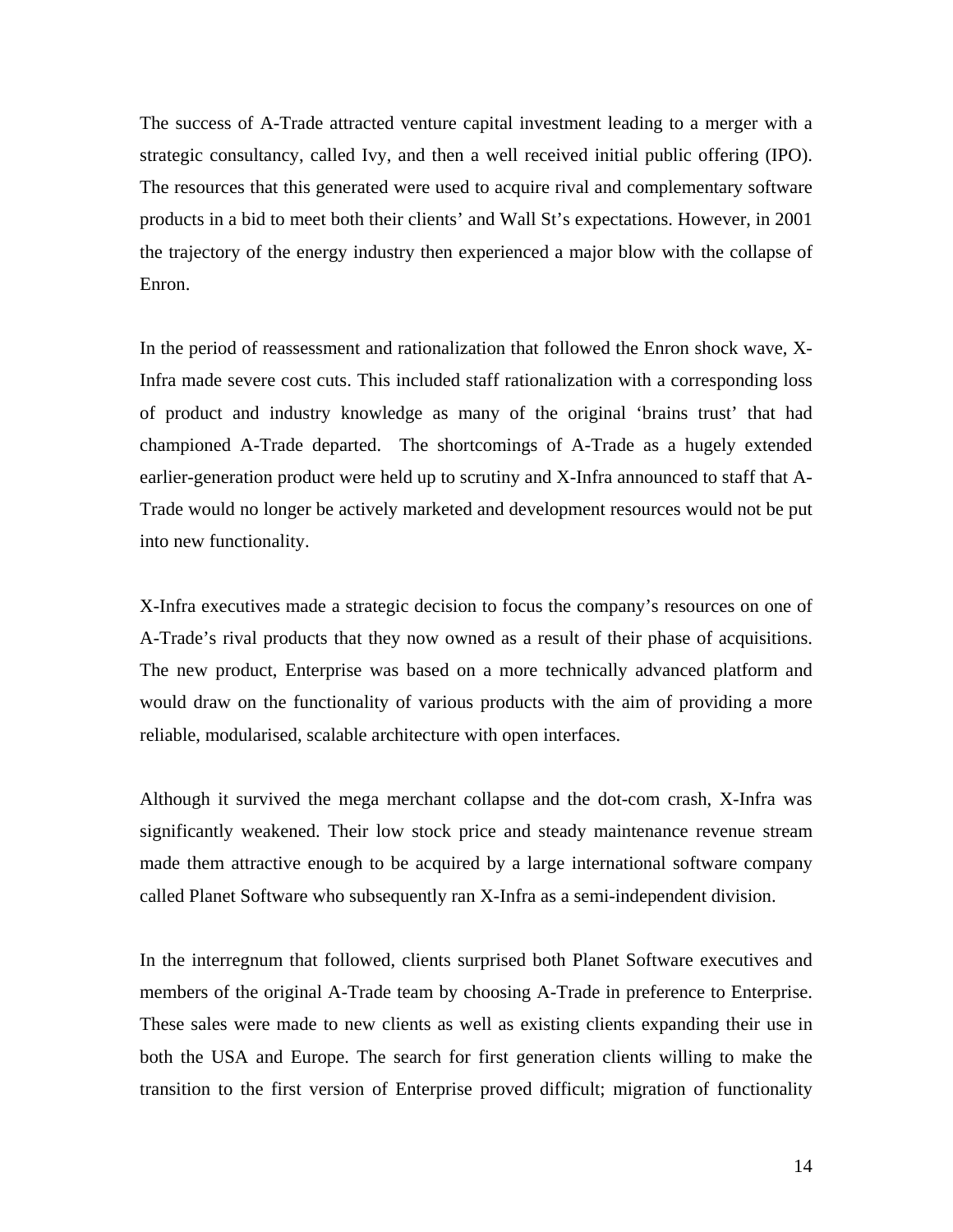from Planet Software's product list was complex, and release dates were pushed back. This prompted Planet Software to re-think their product strategy and re-instate limited development on A-Trade to appease both existing and new clients, extending the life of the product.

A-Trade's highly touted advanced quantitative module, "Analytics" is not widely used by energy organizations – even those companies that bought it - and no longer stimulates sales in the same way that it did in the years when clients claimed they wanted a sophisticated financial risk system. Both financial services companies and energy organizations prefer to hold their own market view and utilise their own analytical tools. For some energy concerns this has meant a retreat to "innate industry conservatism" (Fusaro 1998: xiii) using a partial range of the risk management tools that they have appropriated into their business environment, on the other hand banks have been setting up energy trading desks and are involved in increased speculative trading. The reorganization of the energy industry through the collaboration with financial services expertise and computing know-how has changed all those involved; however, the goals of liberalization have only been partially achieved, which means a further effort to translate market models into energy practice.

#### **Analysis**

We present our analysis of the A-Trade case study in a substantial section, which is divided into three sub-sections examining risk encounters, categorical work, and the relationship between the enactment of risk categories and information infrastructures. The conceptual scheme described in the methodology provides organizing principles for our discussion. We have selected narratives gathered during our longitudinal fieldwork to both animate the points made and provide evidence to support our line of argument.

#### **Risk encounters in an emerging risk industry: DOUG meets A-Guy**

A controversy over the definition of 'acceptable risks' in an industry signals that it has shifted to a particular phase of modernisation, in which terms of engagement and focus of management attention are redefined. During the prelude to the privatisation of British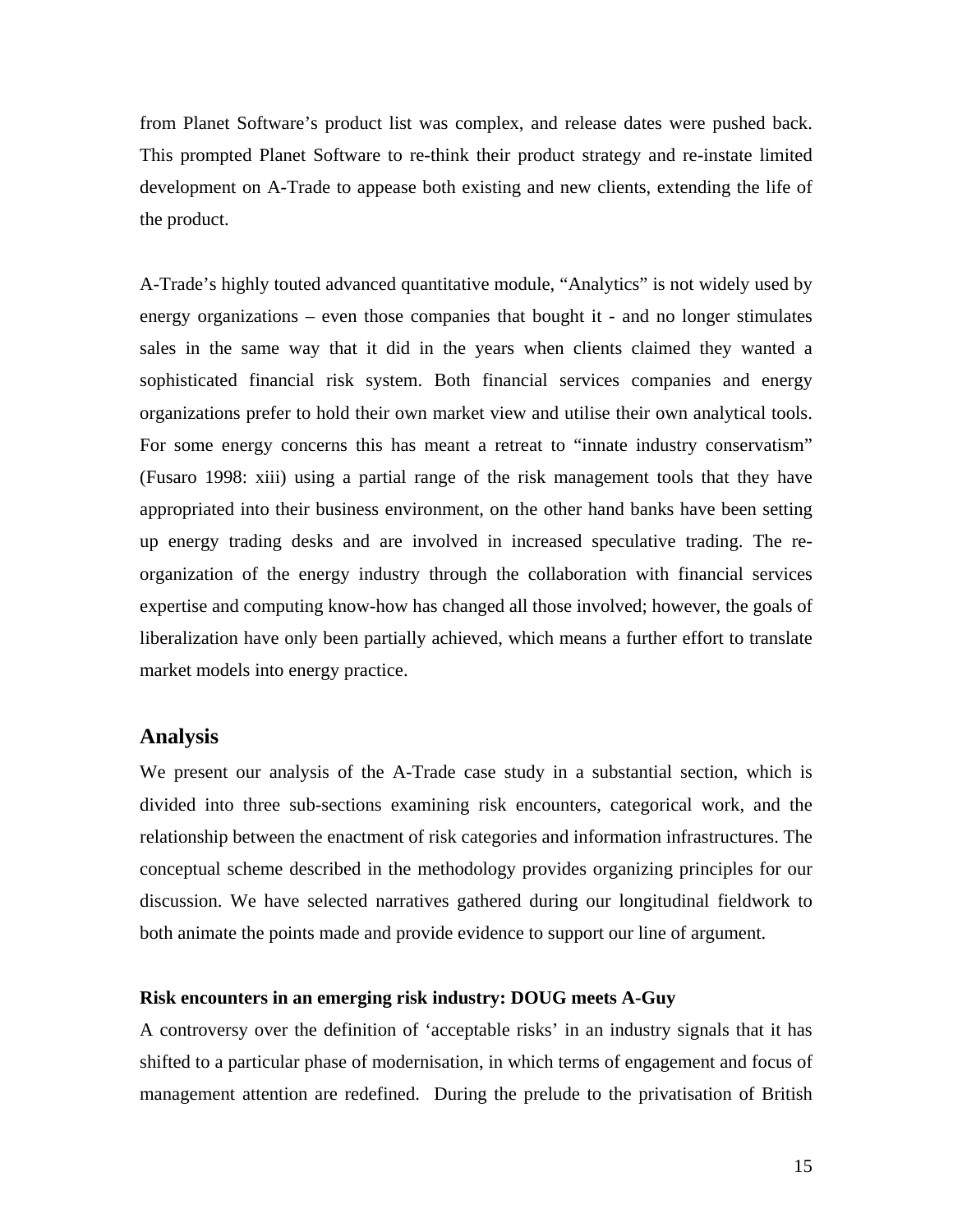Gas in 1985-86, the Chairman Sir Denis Rooke initially resisted the political will to privatise, arguing there was no need to take his corporation out of public ownership, firstly because it was already profitable (one of the benefits of its monopoly status) and secondly because it was already as efficient as it could be.

X-Infra staff describe tense encounters at the organizations where they first implemented A-Trade between traders and the "guys they called Doug". DOUG was an acronym that the traders used for "Dumb Old Utility Guy", experts at physical generation who were struggling with the introduction of traders into their world. A senior manager complained that he did not understand why the politicians and regulators were putting pressure on energy organizations to embrace a competitive market future: "we are safe; we are reliable; demand is rising; what's the problem?"

In years that followed liberalization, consumption of gas in the UK doubled, but manpower employed in the sector fell by 44% (the de-merged BG and its offspring companies shed close to 80% although, of course, at the same time losing market share along some parts of the value-chain). How could senior management have stood with such fixed determination by the integrity of their original claims? Because it made sense to them within their knowledge world, a traditional engineering viewpoint.

The sociology of knowledge suggests that there are multiple epistemic cultures; groups held together by a shared interpretation of what constitutes the valid basis for truth in the world. Each episteme is anchored to a cultural matrix of legal, political and scientific 'laws' that shape the way we define issues. The BG chairman's definition of efficiency was framed around entirely different issues to those advocating privatisation; and his colleague's world-view was focussed on risks conceived in entirely physical terms. Their standpoint, and that of the financial risk management professionals upon whose skills they had to call during liberalization, reflect divergent cultures of risk cognition. Table 5 summarises the different cosmologies at work: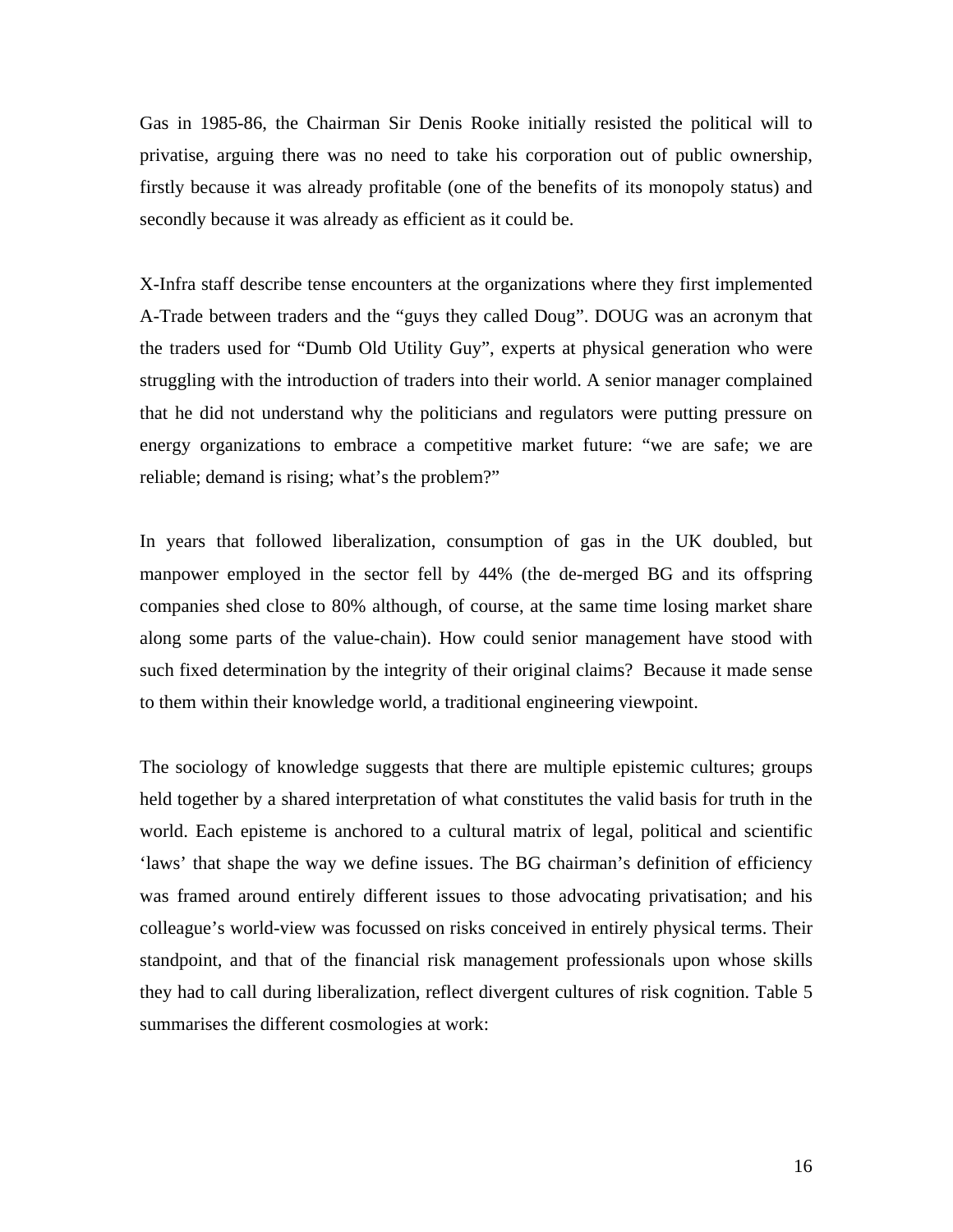| <b>Pre-liberalisation</b>                                                                                                                                                                                                                                                                                                               | <b>Competitive markets</b>                                                                                                                                                                                                                                                                                                 |
|-----------------------------------------------------------------------------------------------------------------------------------------------------------------------------------------------------------------------------------------------------------------------------------------------------------------------------------------|----------------------------------------------------------------------------------------------------------------------------------------------------------------------------------------------------------------------------------------------------------------------------------------------------------------------------|
| • Continuation of monopoly privileges<br>• Ability to pass through costs<br>• Self-sufficiency in physical assets a<br>primary concern<br>• Continued utility value of gas, power<br>• Efficacy of central planning<br>investment<br>• Efficiency of central dispatch and<br>operational control<br>• Inward-looking frame of reference | • Competition law against abuse of market<br>power<br>• Market liquidity a primary concern<br>• Enforceability of contract<br>• Mandated access to infrastructure<br>• Regulatory stability<br>• Efficacy of profit motive<br>$\bullet$ Efficiency of market signals + free agents<br>• Market-oriented frame of reference |

Table 5 : encounters between different cosmologies of beliefs in the case study

Some aspects of the gas and power industries are immutable, irrespective of ruling epistemic culture; capital intensiveness; the extreme dependence on complex and relatively static infrastructure; the limited ability to store the commodity (ultra-limited in the case of electricity) and the many physical implications of this; the social importance of reliability in delivery to many classes of customer; the potential for significant safety hazard; all these features must be accommodated without compromise by any paradigm purporting to offer a coherent market model.

Aside from sheer scale, two primary problems confronted the engineers: ensuring the reliability of complex networks to a high standard; and meeting peak demand, which in conditions particularly of extreme weather could exceed average demand many times over for short periods. The engineering solution to the twin problems of reliability and peak demand tended to be the commissioning of over-capacity and redundancy of physical infrastructure on a grand scale.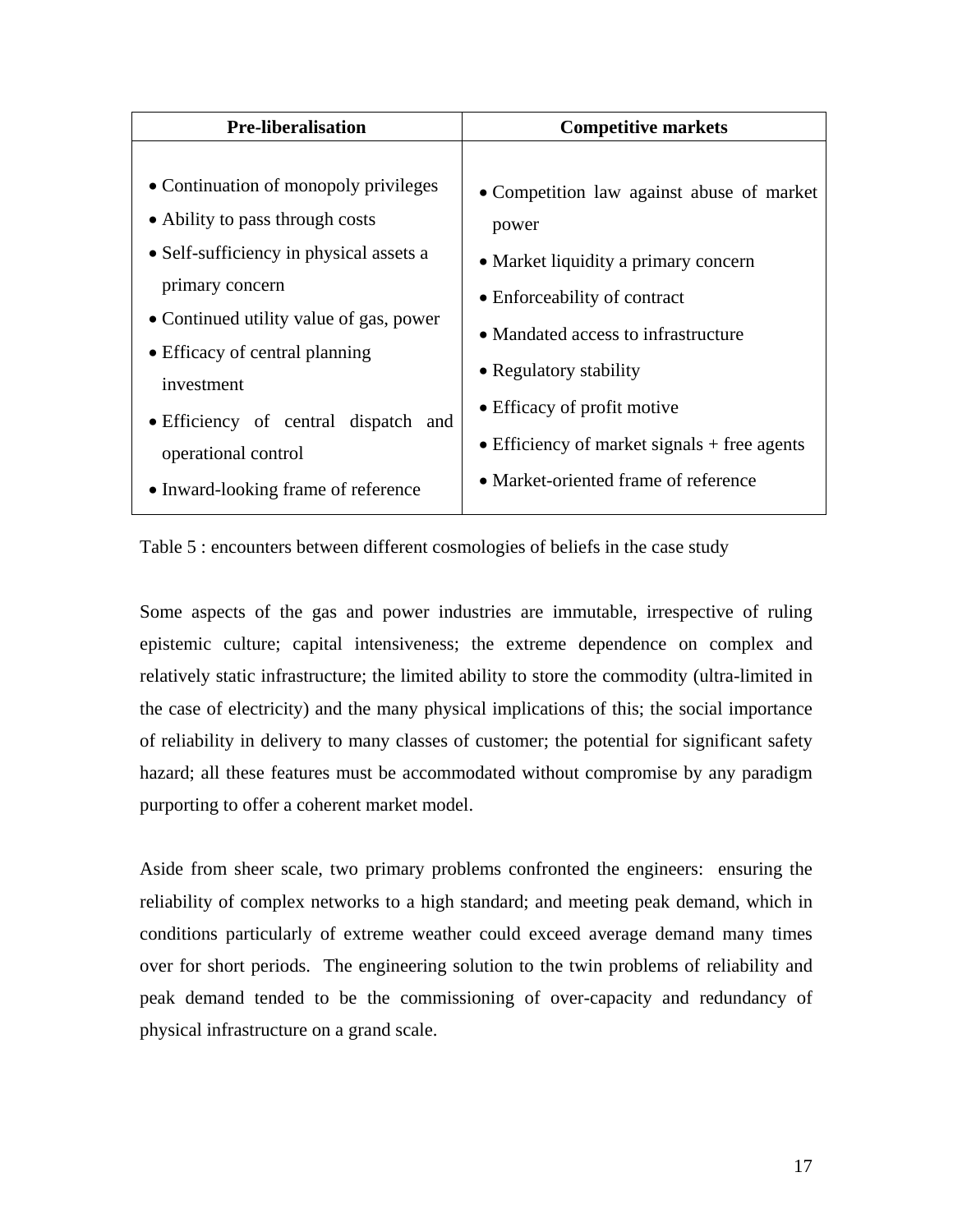Proponents of the neo-conservative free markets cosmology saw gas and power as any other physical commodity, to be bought and sold under competitive market conditions using their definition of efficiency and consumer benefit. The challenges of reliability and peak demand were to be met by reliance not only on own capacity, but also by transacting with the wholesale market that would in due course emerge, and become liquid. This represented a huge conceptual leap, in the face of strenuous, apparently authoritative 'technical' assertions that the physical realities made gas and power inherently different from 'conventional' commodities.

Culturally the financial risk managers were convinced that their logic was naturally superior to the conservative engineering based ethos of the energy managers. The highly paid financial risk management consultants would draw parallels between the politicians granting monopoly status to engineer-run energy concerns and "Stalin", while the modestly compensated energy managers referred to the former as "arrogant yuppie bastards".

As Hutter and Power (2005: 8) say, analysis of risk and response to risk is constructed in the context of its managerial culture and interests. Inevitably then, the two cosmologies were fundamentally at odds, with an open question as to whether the free market programme was in practical terms workable at all.

It was not only knowledge about business processes that was being re-organized, physical spaces were changing too as energy producers assembled risk management trading floors (in many cases set up by former-Enron employees often on the job market as a result of their "rank and yank" human resource policy (see Grey 2003)). Regulations in the new competitive environment required energy production to be separated from the generator's retail function; when A-Trade staff asked traders at energy organizations how this was being put into practice they tapped the plasterboard above their desk: "We built a wall". When an A-Trade Pre-sales VP arched her eyebrow, the trader continued: "Its all right, we have separate toilets too". This slightly humorous incident is both indicative of the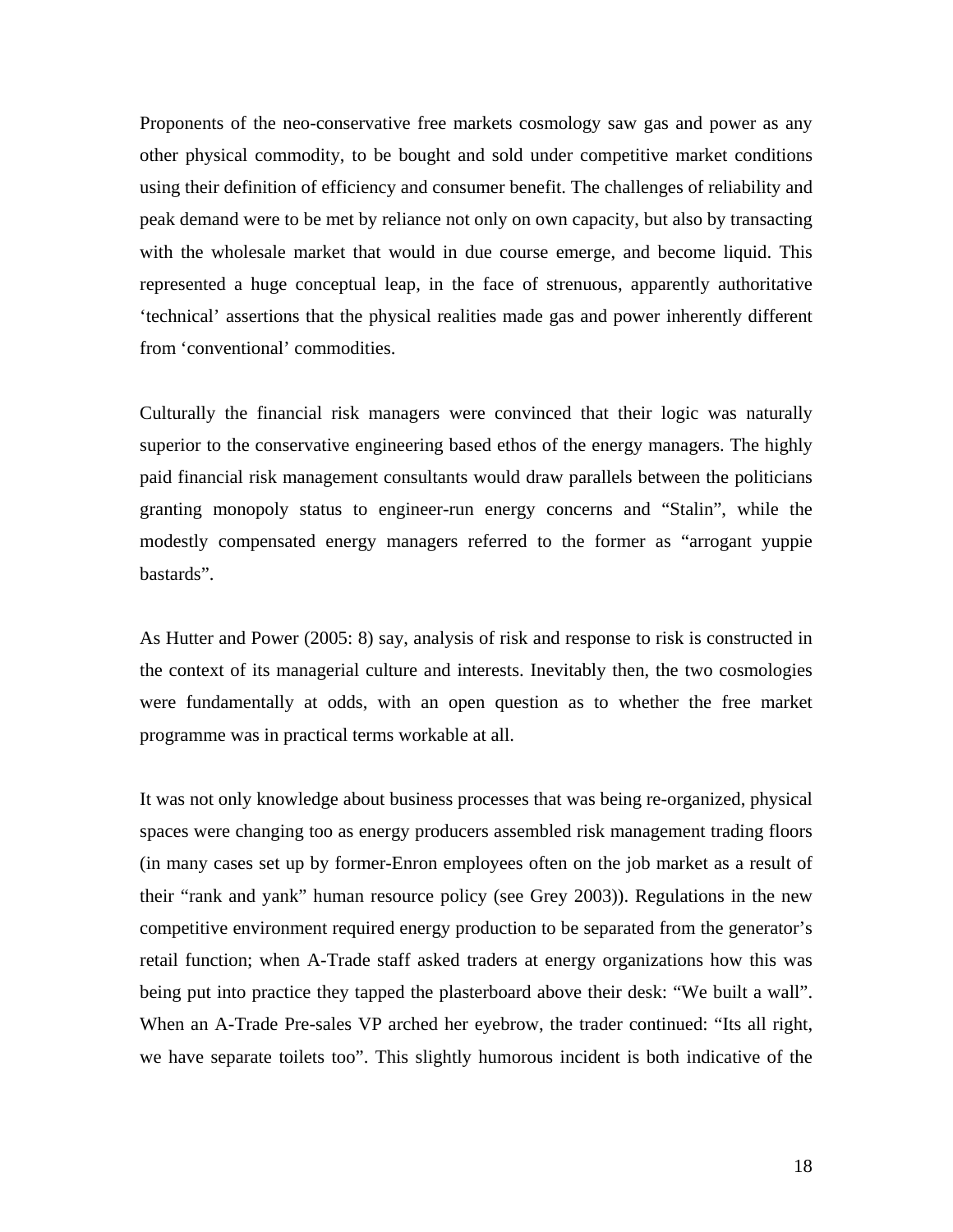forced way in which regulation was being translated into practicable measures and how crude the basic reorganization processes were in the beginning.

Management attention in the energy sector had to concern itself with how to capture value in the industry, how to make a market drawing upon a portfolio of specialisms of varying availability, and how to adapt to different market appetites for risk. New entrants, regulatory changes and consumer choice reconfigured relationships forcing market participants to re-think their business approach.

Beck (1992) maintains that as organizations attempt to manage modernization processes, like the liberalization of the energy and injection competitive risk into the sector, opportunities are created for new risk industries. These industries offer the promise of control and rational order in the midst of uncertainty. Such claims usually play on hopes and desperation rather than assured capability because product development, particularly software, can only take place at the same pace as the production of knowledge about risk:

"Any client signing up was signing up for potential. No one had a known product at this point. We had to say that we had the risk solution, but practically speaking we had to get it together and assemble it with other products. It took a long time." (VP Product Management, A-Trade)

Although some basic risk management techniques were in use, key parts of the knowledge formation necessary to enable further implementation of more advanced risk categories were entangled in an encounter between two different professional risk cultures. The A-Trade pre-sales team describe awkward conversations and the steep learning curve that accompanied the first software implementation projects:

"In the early days, the [A-Trade] demo became the place to educate vendor staff about how a swap works, how a futures contract works. It was like a 'risk management 1.01' course."

If they were to market A-Trade as boundary spanning technology, X-Infra managers realised that the way they represented themselves to clients had to be managed sensitively. Their main competition was software developed by energy organizations whose knowledge claim was their extensive domain expertise; they tended to represent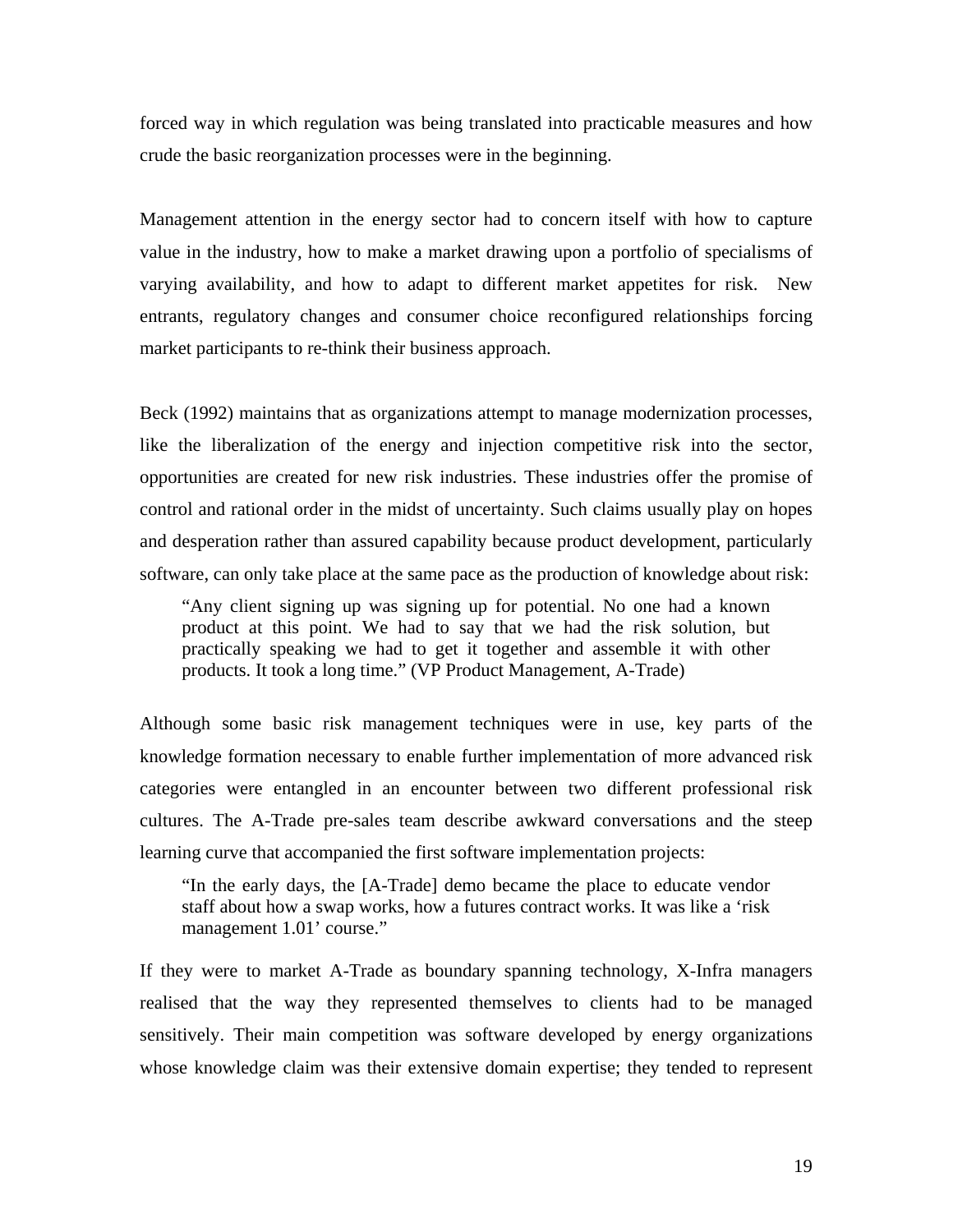their company with stock photography, the "solution" headlines, and logos consisting of refract geometric shapes, mathematical formulae, or similar abstract symbolism.

In typical small company style, the head developer of A-Trade was also asked to design marketing material for it; in order to differentiate from the competition he designed "A-Guy" and called the advertising campaign "the evolution of risk management:

"The cartoon showed four stages, a Neanderthal cave man with a club, Yeoman empire soldier with a pike, WW2 paratrooper with a gun, then the fourth one was an FX guy in a suit looking quite proud of himself standing next to a computer screen with his arms crossed. He is a nice sort of sandy haired guy, rumpled suit, life in IT and finance, people would yell at him, but he'd do his darnedest to get it sorted out. The A-Guy is this nice guy who'll come and fix your sh\*t. You can even abuse him a little and he won't get in your face. He'll ask you what he is doing wrong then he'll stay up all night and fix it to make your system work. We put him on the splash screen that appeared when you start up the system and he appeared every week in trade rags".

The willingness to engage in sensemaking with others and skilful handling of membership to multiple communities of practice are important moves toward categorical work: the artful integration of worlds to achieve a new system of work and stabilise it so that it can be routinized.

"We made the software flexible and there was flexibility in the staff. If there was a hole in a battleship, we'd stay up all night and patch it. We brought FX to the party, that was our thing, so we'd say to the energy folk, 'You tell me how energy is done. This is *your* area of expertise'. Of course after a while we knew a lot about energy and would prove it in different situations but fortunately we never got all those people in the same room at the same time, so we weren't busted!"

Having described the context and professional identities involved in the definition of emerging practices in the energy industry, in the next sub-section we explore the move from articulation to categorical work in more detail to show how encounters with risk can shape the emergence of risk categories.

### **Categorical work and the co-production of risk objects: "Getting the dog in the bath tub"**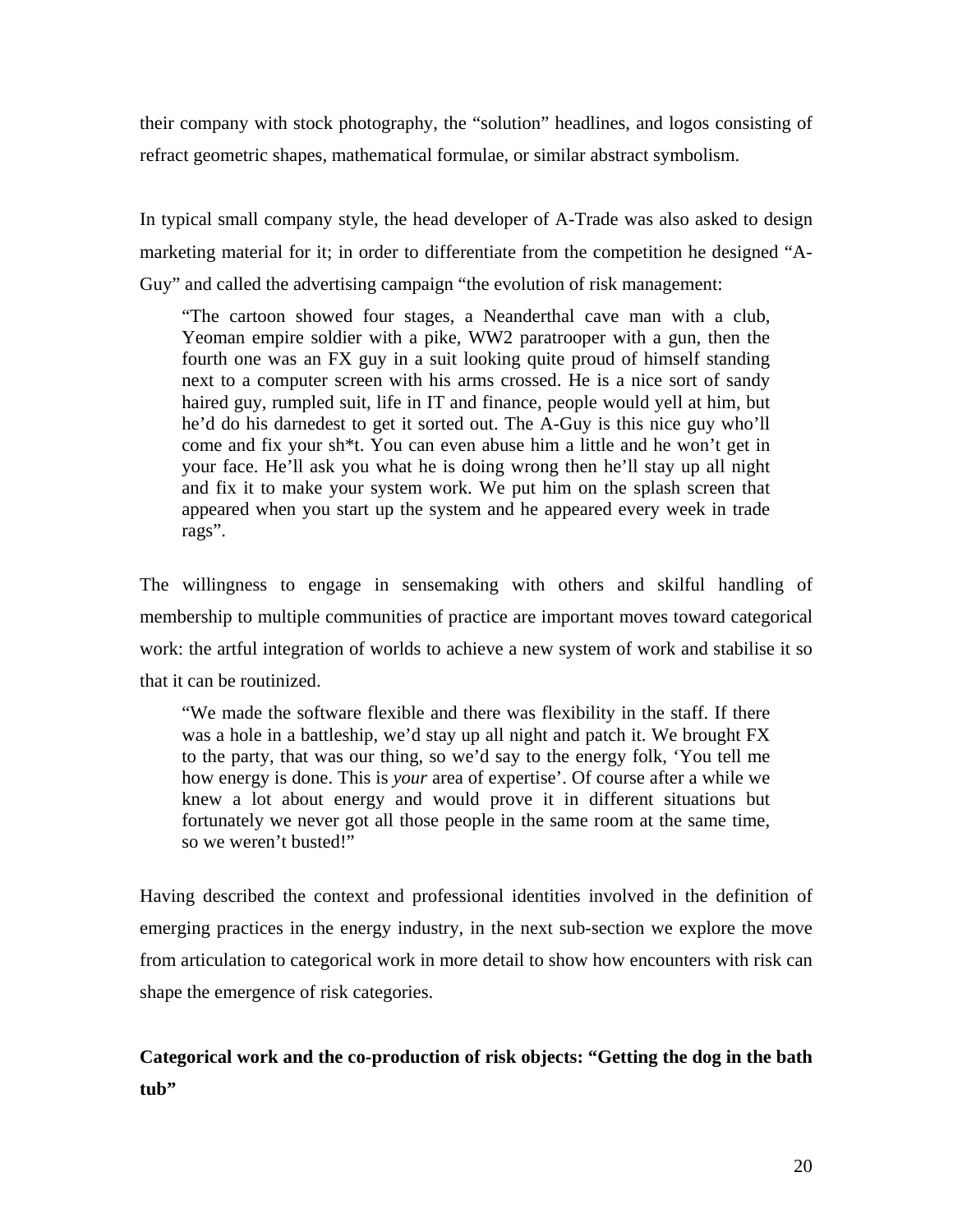When X-Infra was founded in the late 1980s, financial services were moving from automating transaction processes to systematizing and linking them to core business principles. Whereas reconciliation of accounts and assessment of risk positions had been produced on spreadsheets (automated ledger books) by accountants on a monthly or quarterly basis, there was increasing pressure to have more accurate analyses of exposure as well as identifying opportunities to achieve efficiencies. This coincided with the systematic application of economics-based approaches such as such as Transaction Cost Theory and Value-at-Risk across the corporate financial landscape. These methodologies required computing power capable of crunching numbers and reports to provide digestible management information.

The original FX system that the X-Infra founders wrote was designed around this agenda and represented its codification of trading-floor back office practice. Screens would prompt staff to insert information that conformed to a standard trade transaction format, for example: book, counterparty, product, date, volume, and price. This classification system formed the foundation of subsequent development work undertaken by X-Infra including the energy transaction and risk management software commissioned by their FX client.

While few banks had a commodities desk, energy formed part of the portfolio of financial brokerages and asset management organizations such as X-Infra's client. Unlike an energy generator, this company was not interested in marking the price of energy to its cost of production. Instead, the requirements specification was designed around the concept of mark-to-market. In other words, they needed software that would record the details of each energy contract entered into including its current price or value at the relevant financial exchange (e.g. the New York Mercantile Exchange or International Petroleum Exchange) on a daily basis in order to calculate their profits and losses. This was an approach pioneered by Jeff Skilling and others at Enron, but in 1992 it was a highly specialised approach within a niche market.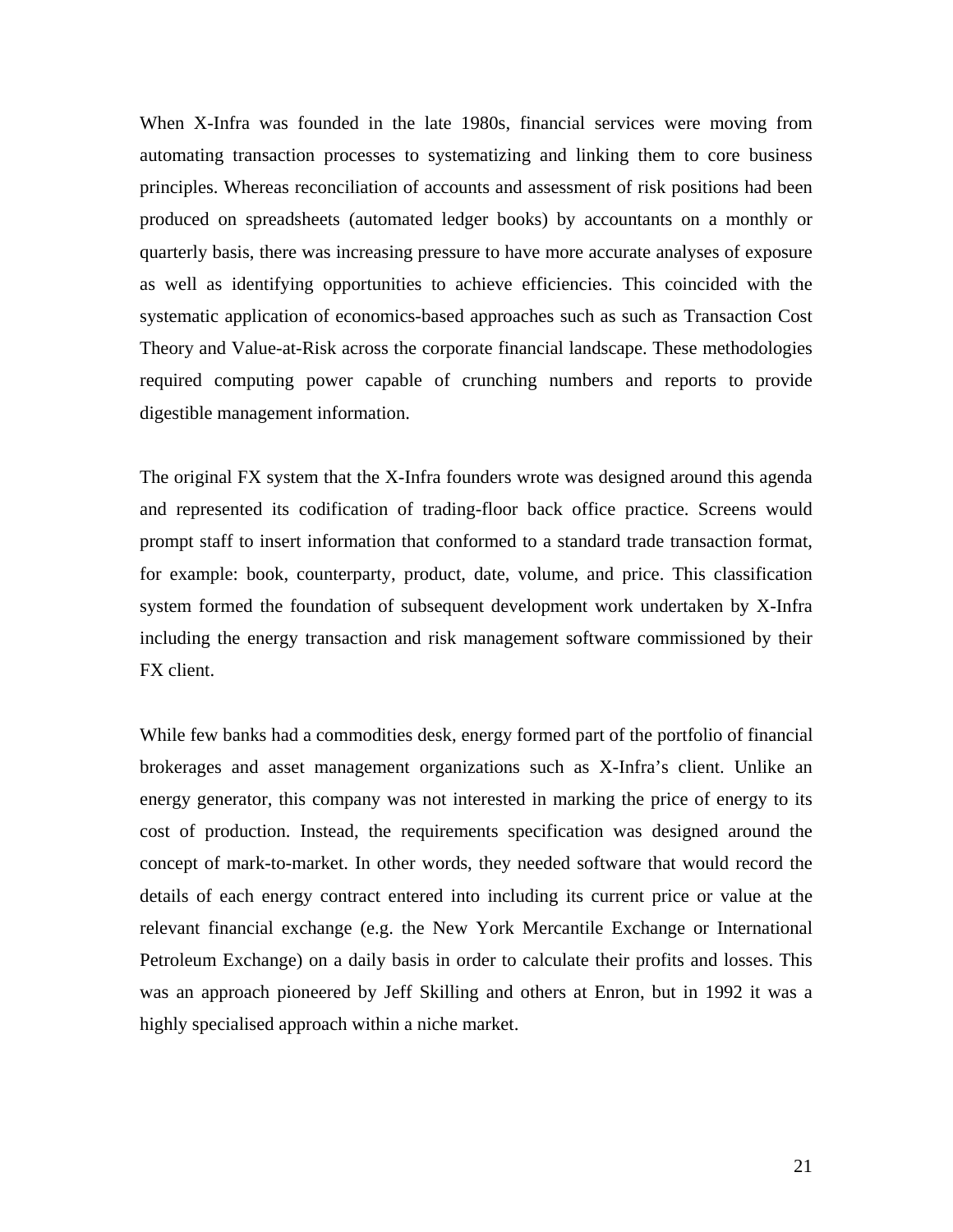We quote the head developer for the energy system at length here as he describes how A-Trade developers annealed together financial categories of risk with local energy practices during the design process:

"The development process involved sitting side by side with guys from the trading desk and finding out what they did. 'What does an oil ticket look like? How do you build a forward curve?' We had to codify the world of commodities, define everything, and bring a whole new pricing methodology to bear. In FX everything you trade is independent; there are bellwether currencies that other currencies tend to follow, but in effect on any day there is no necessary correlation between any two currencies. In commodities that is not the case. There are physical tetherings in energy pricing that have to be taken into account when you are designing a screen. They'd tell me 'natural gas needs to go here, but you've got to show all its different locations' or 'we'll need oil here, but you have to define all the different grades'. So, you have to take FX and jump it up a notch...the physical aspects of the commodities that they were paper trading led to all these new concepts that weren't part of FX." (Head of Development, A-Trade).

Bowker & Star define the categorical work described above as "the juggling of meanings, memberships, and naturalization" (1999: 310-311) emphasising that categories are not just the achievement of skilled action, but also the articulation of relationships. The convergence of the underlying FX risk management principles into energy business processes required both the physical design of prototype screens as well as a further round of collaboration with a new generation of energy personnel who, unlike DOUGs, were willing and capable of understanding how FX worked for their industry. In other words, as the head developer of A-Trade put it: "It takes more than one person to get the dog in the bath tub."

Although this effort was undertaken under the banner of "risk management", in most instances the categories that were being inscribed still represented the fundamental back office accounting needed to enable it (for example, tracking the trade lifecycle). In this regard, A-Trade functioned as a best practice checklist and education package for novice trading organizations all rolled into one. Energy managers knew that the industry was moving toward more extensive use of financial risk management tools, but switching their emphasis from the reliability of physical assets to robust information infrastructure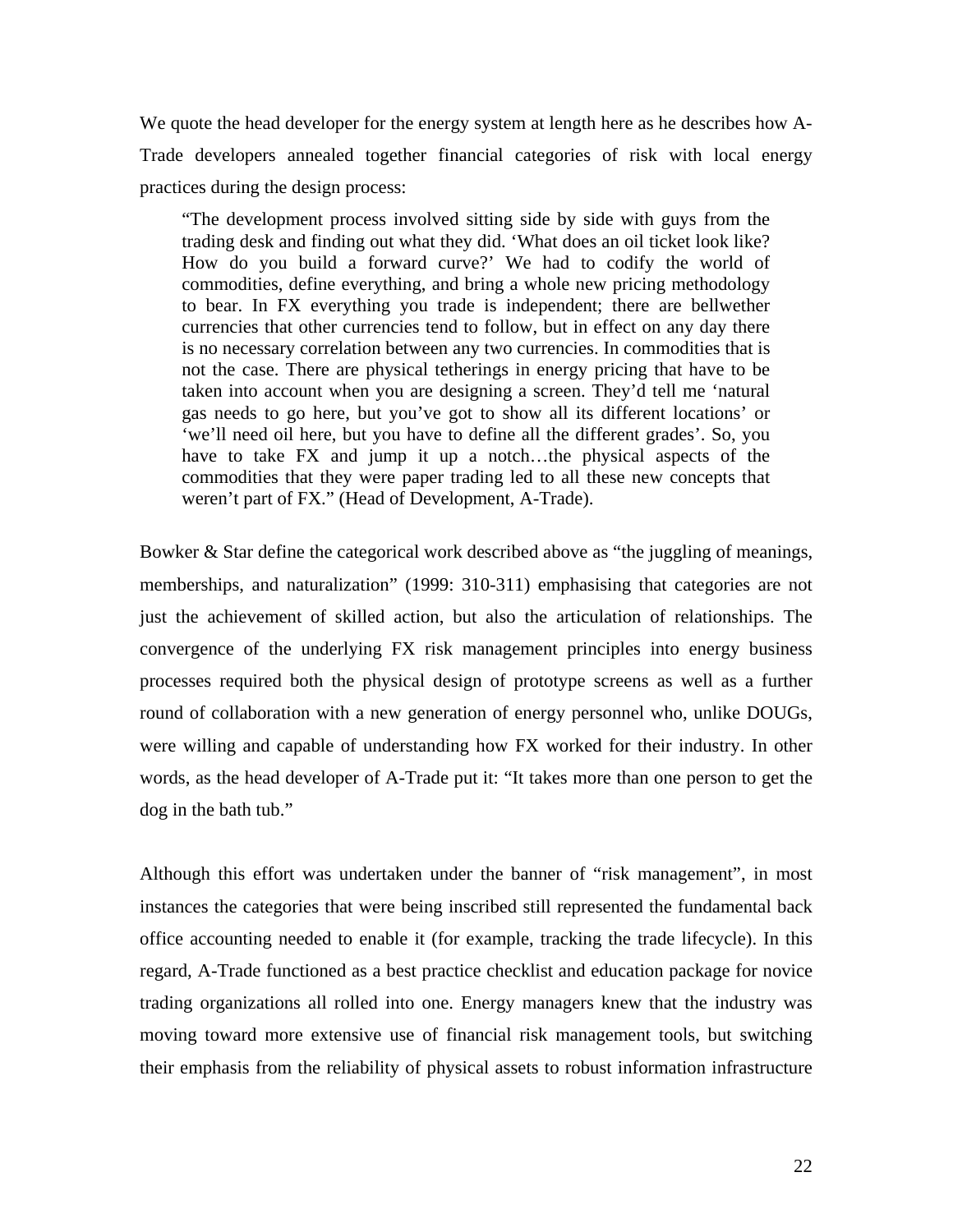designed to support their use was a longer journey than either they or software companies like X-Infra imagined. The Product Development VP at X-Infra said that:

"[Infra-X] would sell the product with risk management as the pot of gold at the end of the rainbow. We'd say, 'Lets focus on getting your trades in and then we'll do all this risk stuff.' By the same token, a lot of people went shopping for a back-office system, then were able to check off a box with their execs to say they were also getting full blown risk system…We had to say we had the risk solution, but practically speaking we had to get it together and assemble it with other products. It took a long time".

One of the challenges that slowed things down was the diversity of energy contracts and lack of standards (Vesay 2004:14), which meant that A-Trade developers had to ensure the software design was increasingly configurable. The reporting writing tool that had been the centrepiece of their original FX trading system once again proved very valuable as the demands of their clients (and the external consultants that they employed to help them define their needs) shifted. Using the report writer would neither create nor destroy work, but instead radically reshape it to fit the emerging matrix (Bowker & Star 1999: 231). Effectively the A-Trade report writer acted as a boundary object; once installed at the client site the report writer was used to satisfy the informational requirements of both energy concerns and the financial risk management system of classification. It was:

"…plastic enough to adapt to local needs and constraints of the several parties employing [it], yet robust enough to maintain a common identity across sites…. The creation and management of boundary objects is a key process in developing and maintaining coherence across intersecting communities." (Bowker & Star, 1999: 297)

By 2000, the design and development of A-Trade had become thoroughly entangled in the enactment of managerial approaches to risk. There came a point where X-Infra were only able to sell the basic A-Trade system as "plug and play" software to "less knowledgeable" small companies still in the process of re-organization making their first steps toward new practices who were "terrified of competition, terrified of consultants, terrified of change" (VP A-Trade Pre-Sales). As the head of A-Trade development put it:

"They told us they wanted a risk system, so that they could turn around and say 'We had procedures, recording policies, we were looking out'. But really what they needed was a secure Excel to keep track because if their spreadsheet jockey dies or loses radio contact it is big trouble. Once they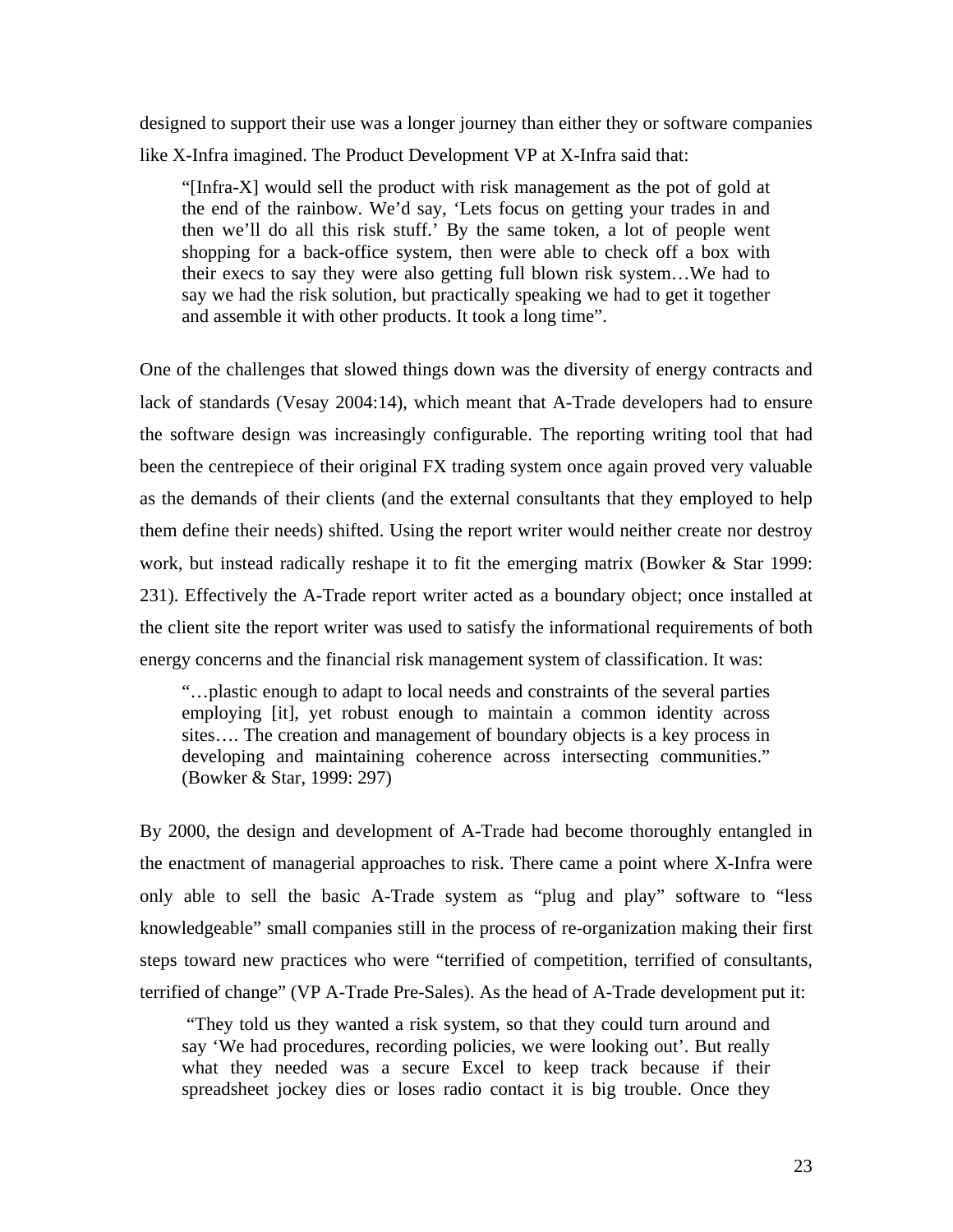understood, they realised 'Why should we let anyone tell us how to define risk in our business?"

However, management at X-Infra and their more advanced clients simultaneously realised that basic trade lifecycle capture and the use of VaR to double-check against their own spreadsheet figures wasn't enough. X-Infra hoped that more advanced risk categories could be included within the A-Trade product by incorporating the advanced quantitative capability provided by their acquisition of Prism and promoting X-Infra's capacity to support the development of proprietary management approach to risk. They realised:

"People have different needs, different problems. It was getting hard to have one risk solution. In fact we began to call risk 'Analytics' because risk as too broad a term. What passed for as risk management when we first sold [A-Trade] was pretty much a basic report to show how their financial instruments hedged their physical exposure. But energy managers were now saying: How do I model a generator? How do I model a coal-fired generator versus a nuclear-fired generator? How do I look at my entire load on the energy industry? How to I model the impact of weather on electricity. This was an industry growing up." (VP Product Management)

In the next section, we analyse the maturation of managerial approaches to risk management and the role that A-trade has assumed in the energy industry as part of the information infrastructure that supports it.

### **The enactment of risk categories, shifting management attention, and information infrastructure:**

A-Trade is not used in a uniform way by its client base, indeed even within a single organization it may be used to perform various roles. This is explained to some extent by the diversity of organizational profiles in the energy industry and owes much to the interpretive flexibility of technological artefacts; it is well known that innovations make departures from the intentions of their original design as they are folded into context and become appropriated as part of situated practice (see Suchman 1987). However, in the case of A-Trade we suggest that its story evolved alongside the co-production of risk objects described in the previous sub-section, shifting management attention, and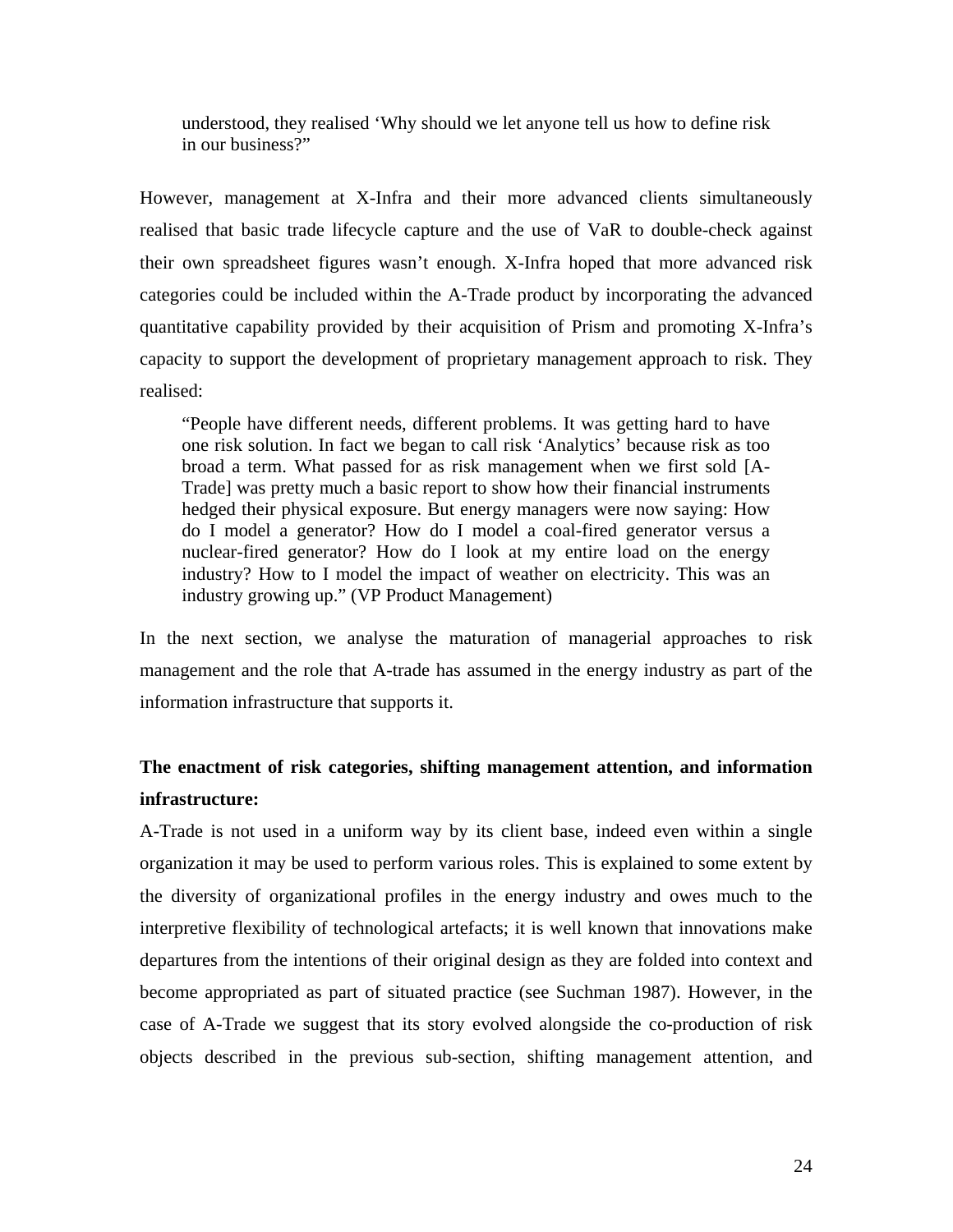processes of enactment (organizational legacies, events, changing institutional environment) that have shaped its use.

We suggest that the low adoption rate of Analytics risk categories reflects their users' sensemaking-in-crisis. The majority have abandoned the advanced financial risk management "Analytics" module either because the unsettled period after the mega merchant collapse has made them retreat from using sophisticated financial risk management approaches or because they prefer to use in-house resources to develop proprietary risk models.

The categorical work involved in this phase of A-Trade's development overwhelmed some (particularly smaller) clients who fell back on their conservative repertoire of responses. The mathematical explanations of the risk categories in the Analytics module exceeded their needs, which could be met by using the A-Trade report writer to produce localized versions of their existing limited use of Value-at-Risk models. Staff redundancies and departures significantly weakened the human resources at X-Infra (and later Planet Software) capable of educating this group of users and helping them to model long term legacy contracts and translate them into structured equivalents.

The mega merchant collapse engendered significant uncertainty in the energy industry and in the "expectation" (Weick 1988) of further instability many companies backed away from speculative trading (so closely associated with Enron's business model). The loss of the industry's primary market maker meant, Enron, brought adverse conditions for trading activities (for example, poor liquidity, lack of opportunities to hedge long term contracts). Trading personnel were downsized and in some cases energy companies closed whole trade desks. Instead of exploring ways of making trading a key driver for their business, management attention was fixed on surviving events and the competitive risks that followed in their wake.

The larger or better resourced companies continued their use of financial risk management approaches, but didn't pursue A-Trade's Analytics capability because it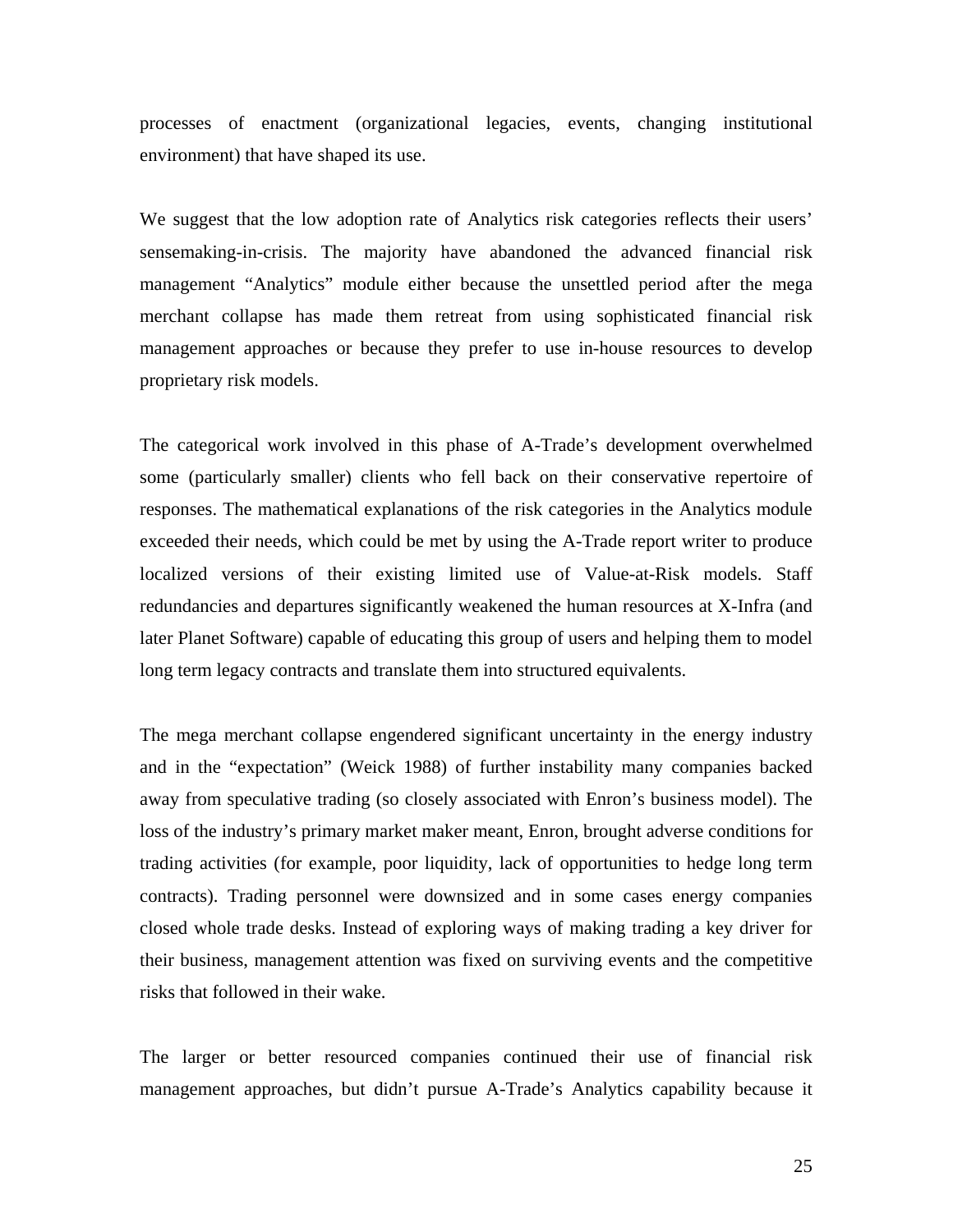demanded a commitment of expert resources from both their own team and X-Infra that were in scarce supply. As discussed, they had also reached the stage where they preferred to define the risk categories that they used in their contracts from first principles for themselves. As Bowker  $\&$  Star (1999: 72) say, all classification systems are developed within a context of organizational practice and it is important for the definition of working categories to be owned by the users and the cosmology in which they must be enacted. A former Ivy financial risk management consultant made an analogy between buying A-Trade as a 'risk management solution' and believing that by simply buying a workout video you can lose weight:

"In the early days, clients sort-of-knew they needed 'risk management' (whatever *it* was) and hoped it might be achieved by buying the software (like buying a workout video 'to lose weight). But there comes a point where the person realises that it is not enough, they have to change their way of life (maybe including a video, but mostly through acquiring and acting upon a genuine understanding of how to look after themselves properly)." (original emphasis)

However, users prepared to use advanced risk management methods were the minority and for the most part energy managers no longer felt they could afford to give expansive programmes of financial risk management innovation their attention. What the Enron debacle did do was reinforce their previous interest in operational risk; pre-liberalization this centred on reliability of physical assets, now their definition of operational risk encompassed the information infrastructure. While users were unable to appropriate the Analytics risk categories, A-Trade's back office trade capture system had assumed a significant role in the re-organization of many energy organizations and achieved sufficient stability to become naturalized in energy firms. The customised FX categories became 'part of the furniture', so much so that when X-Infra tried to remove A-Trade from development both clients and the original A-Trade team (now ex-employees) felt that they did not understand how important the product had come to its users.

Clients had suffered a long and arduous journey in order to make A-Trade part of their professional practice. They had localised the software in ways that were not communicated in the formal specifications or generalized market assessments carried out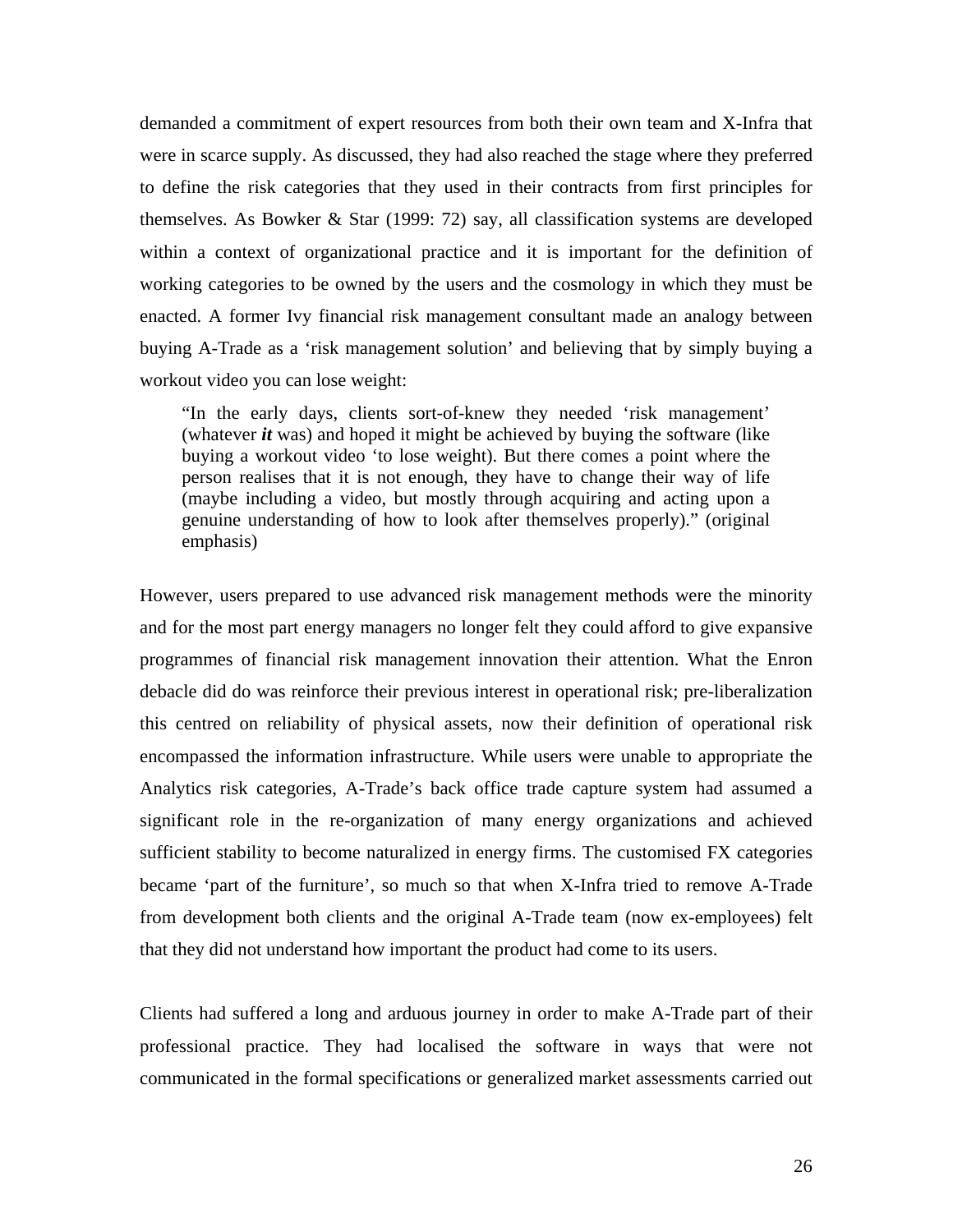by Planet Software managers unfamiliar with fine-grained usage of the product. When they implemented A-Trade, clients were forced to go through an uncomfortable phase of definition work, but once installed A-Trade became part of what defines their work practices. Clients are not yet ready for a new product because A-Trade is still part of the organization of the information infrastructure within energy firms.

The back office A-Trade functionality had become "local" (Bowker & Star 1999: 193). Ironically, the more familiar and standard the requirements surrounding the management of an information infrastructure become, the more deeply A-Trade patterns the installed base of each organization. The myriad of work-arounds and organization specific adaptations coded by the report writer have created inter-dependencies that connect A-Trade to relationships of time and place. In the end, the way that problems are framed introduces:

"relationships between representations [and] work…the look and feel of being in a place and using a genre of representations…how wires, people, and bits are put together in a large organization" (Bowker & Star 1999:192-193).

We take a metaphorical turn here and re-introduce A-Guy. Whereas the logos of rival companies (abstract geometric shapes, mathematical formulae etc.) remained unchanged during their bid to be the "risk solution" of choice for energy organizations A-Guy went through numerous transformations. His prototypical "FX guy" blue suit, tie, and brown shoes appearance went through an officially sanctioned adaptation for the physical energy product screens where he was accessorised in a hard hat and muddy boots. However, behind official backs, A-Guy went through various incarnations either at the hands of bored programmers, cheeky consultants, or power users: unofficially he wore cowboy boots and a Stetson in the southern USA; a turban in the London office; he sported Christmas outfits in the appropriate season; and in France (where staff have protested in the streets against moves to liberalize energy organizations) he appeared on screens with arms crossed posing in front of the Arc de Triomphe.

The search for a "risk solution" and the attention focused on the concept of risk management acted as a "forensic" tool (Douglas 1990: 1) for those involved. By framing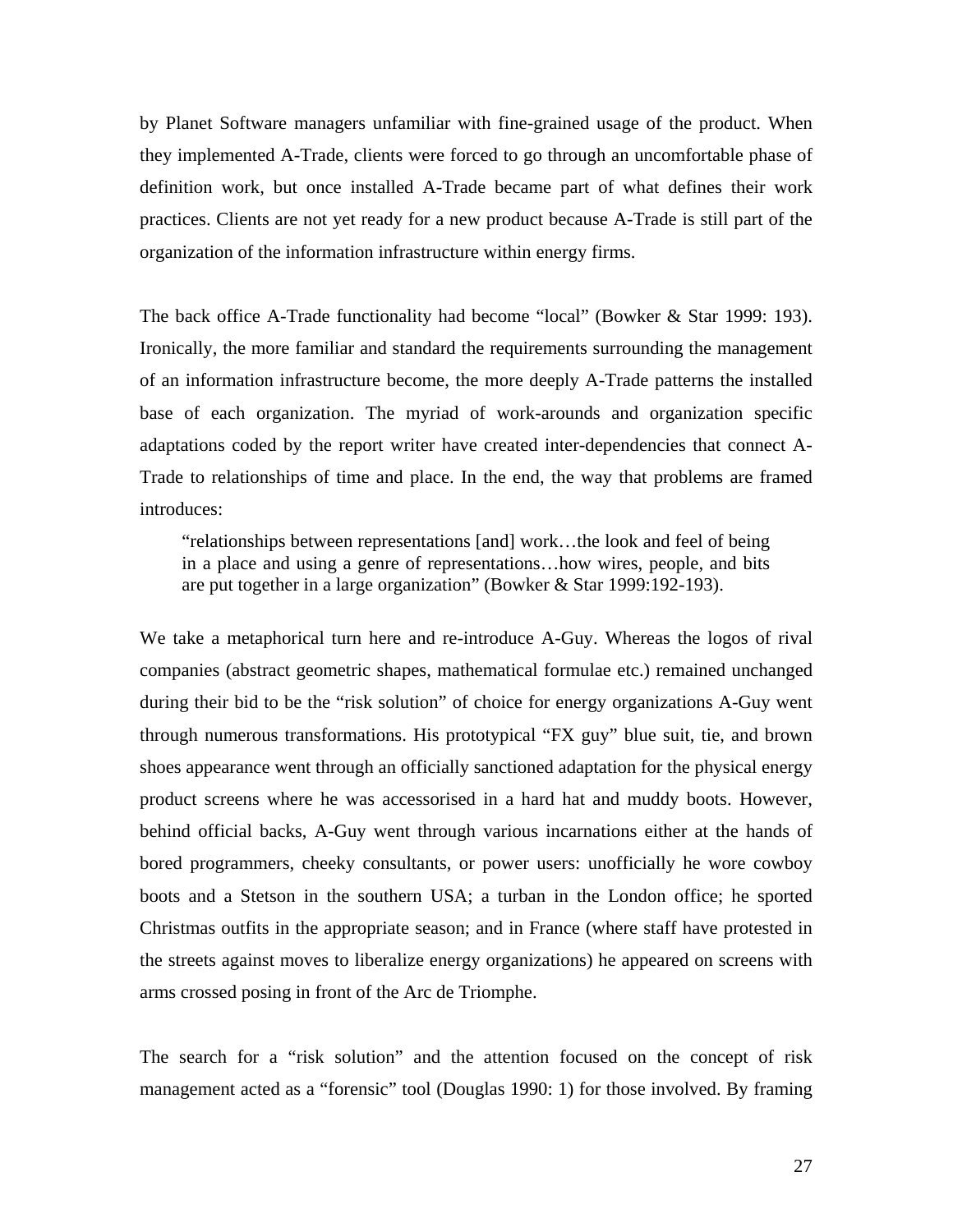organizational change activities as risk projects managers are announcing a call to action. Businesses tend to be sluggish and resist regulatory influence, but risk holds a different place in organizational sensemaking, its evocative, threatening nature urges a more proactive re-ordering of meaning. Other interests are attracted by the resources that risk agendas generate and 'hitch a ride'. The key words of "risk management" may have helped managers secure a budget for A-Trade, but our research shows that one of the ways it has been used has been to develop a basic operational, transaction-processing infrastructure.

On both theoretical and practical grounds, risk studies teach us that we should not find this so unusual. Bowker & Star (1999:320-322) emphasise that categorical work is both organizational and informational; it is always embedded in practice and the act of classification is an infrastructural practice. The role of fundamental organizational information systems in mitigating risk is often overlooked. Although they are far removed from the hubris of regulatory changes and risk events, Perrow and Weick would argue that these routine, daily information-processing systems play a key role in the mindful management of organizations.

#### **Conclusions**

The A-Trade case study illustrates that 'risk management' can act as the banner under which people undertake constitutive sense-making processes that help them define their organizational identity and configure the array of practices that they are involved in (Hutter and Power 2005: 9-10). It provides insights into projects of organizing and reorganizing associated with the categorical work that entrepreneurial risk industries (such as ETRM software) and their clients must engage in order to stabilise organizational technologies spanning different professional cultures of risk cognition.

The processes of definition that accompany the enactment of new categories of work practice in A-Trade's design "brought events and structures into existence and set them in motion" (Weick 1988: 307). Regarding them as 'risk categories' focused management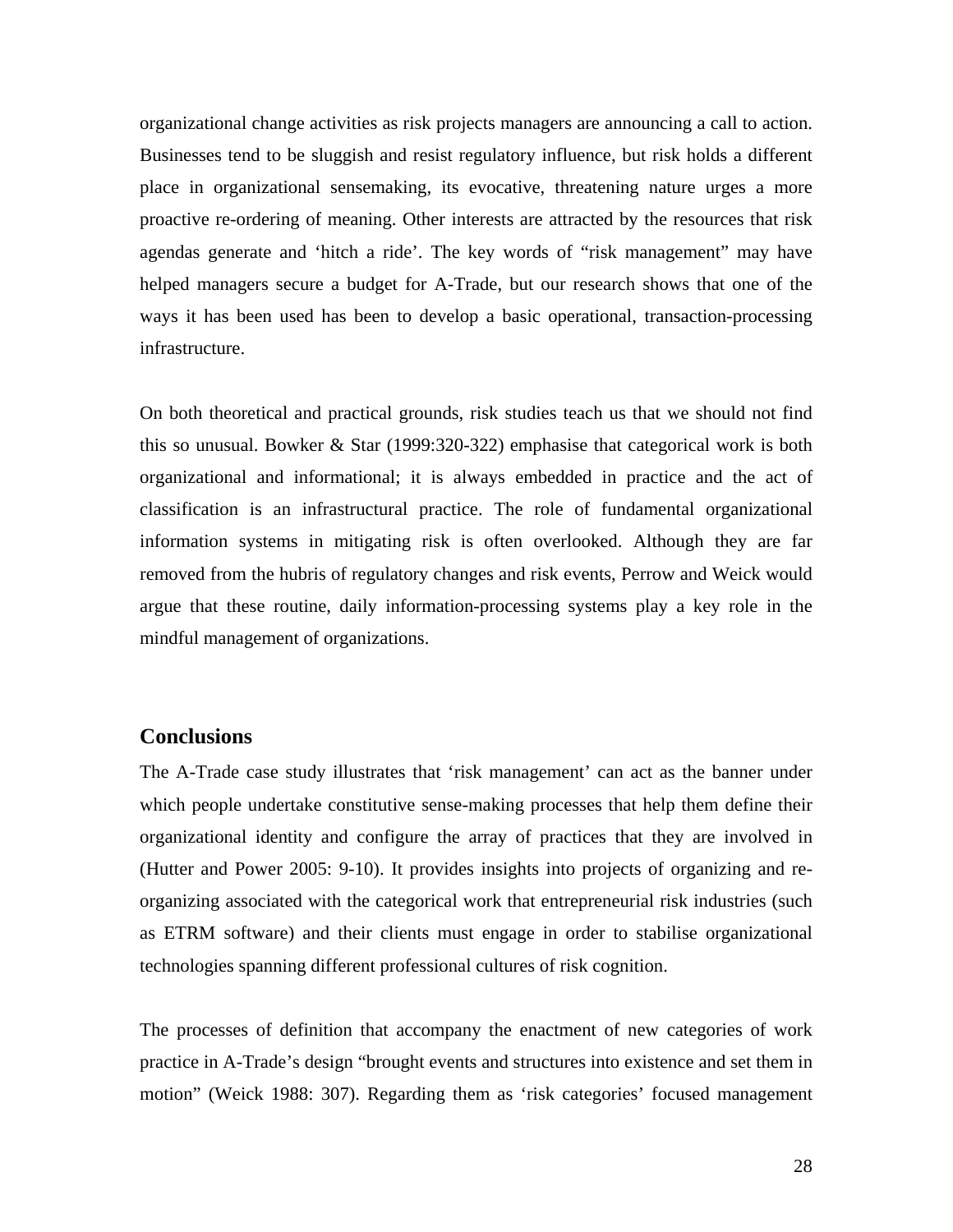attention and attracted resources; as a consequence of this effort an information infrastructure was constructed that will support energy concerns in a liberalized environment providing both opportunities constraints that were not there before the implementation of A-Trade.

The enacted environment of which A-Trade is now a part has the capability for new forms of risk management but as with most contexts that have emerged from reorganization, it also holds the capacity for other forms of risk including the latent potential for crisis. The configurability of the report writer gave A-Trade an advantage over its competition who offered a more limited range of standardized risk management contracts. However, flexibility can be a double-edged sword when it comes to categorical work; the complex internal logic of A-Trade combined with the technical intricacy of long term structured energy trades means that managers may chose not to model a trade or enter it into A-Trade leaving a percentage of their company's portfolio un-accounted for in exposure assessments and risk analysis. This falls far short of the promise of enterprise-wide risk management.

The energy transaction and risk management software project in organizations was stimulated by liberalization regulation events, but stumbled under the weight of further risk events such as the mega-merchant collapse. At this stage management attention was too stretched and they reached the limit of their capacity to organize in the face of uncertainty. They dug back into their repertoire of responses and reverted to the enactment of previously held definitions of appropriate management for energy organizations including "collective beliefs about risk taking and related possibilities of control" (Hutter and Power 2005: 2). Trading desks were shut and engagement with more sophisticated forms of risk activities slowed almost to a halt.

During the intense uncertainty, they were overwhelmed by environmental complexity, lack of knowledge resources, organizational rigidity and the internal politics that so often accompanies risky times. As the industry gradually recovers from these encounters with risk they are re-discovering an interest in risk management, encouraged partly by the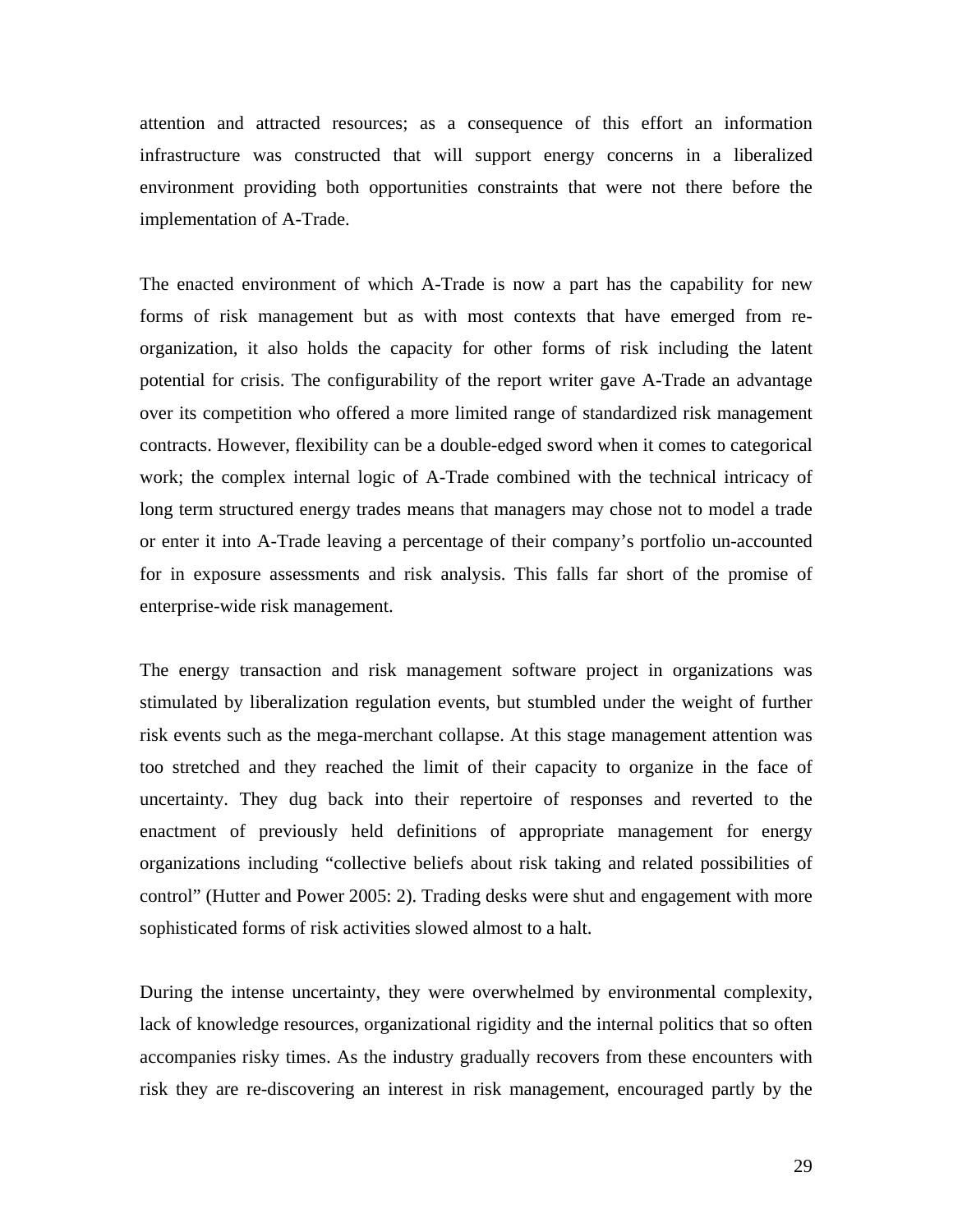activities of banks that have begun engaging in speculative energy trading. Of course, neither technological development nor client requirements stand still; A-Trade will eventually be folded into a successor product within further generation of software and the enacted environment will have left behind the seeds for entirely new risk industries. But for now, key parts of its functionality have achieved naturalization within energy organizations.

#### **References**

Adams, J. (1995). *Risk*. London, UCL Press.

Beck, U. (1992). *The risk society: towards a new modernity*. London, Sage.

Bloor, D. (1982). "Durkheim and Mauss revisited: classification and the sociology of knowledge." *Studies in the History and Philosophy of Science* 13(4): 267-292.

Boland, R. J. and R. V. Tenkasi (1995). "Perspective making and perspective taking in communities of knowing." *Organization Science* 6(4): 350-372.

Bowker, G. and S. L. Star (2000). *Sorting things out: classification and its consequences*. Boston, MA, MIT Press.

Bruner, J. S. (1986). *Actual minds, possible worlds*. Cambridge, MA, Harvard University Press.

Bruner, J. S. (1990). *Acts of meaning*. Cambridge, MA, Harvard University Press.

Burger, E. J. (1995). *Risk*. Michigan, University of Michigan Press.

Czarniawska, B. (1998). *A narrative approach to organization studies*. London, Sage.

Czarniawska, B. (2005). "Karl Weick: Concepts, style and reflection." *The Sociological Review* 53 (Supplement 1): 267-278.

Danneels, E. (2003). "Tight-Loose coupling with customers: The enactment of customer orientation." *Strategic Management Journal* 24: 559-576.

Douglas, M. (1985). *Risk acceptability according to the social sciences.* New York, Russell Sage Foundation.

Douglas, M. and A. Wildavsky (1982). *Risk and culture*. Berkeley, University of California.

Fusaro, P. C. (1998). *Energy risk management: hedging strategies and instruments for the international energy markets.* New York, McGraw-Hill.

Grey, C. (2003). "The real world of Enron's auditors." *Organization* 10(3): 572-576.

Hacking, I. (2004). "Between Michel Foucault and Erving Goffman: between discourse in the abstract and face-to-face interaction." *Economy and Society* 33(3): 277-302.

Hiller, N. J., D. V. Day, et al. (2006). "Collective enactment of leadership roles and team effectiveness: A field study." *The Leadership Quarterly* 17: 387-397.

Hutter, B. and M. Power, Eds. (2005). *Organizational encounters with risk*. Cambridge, Cambridge University Press.

Jasanoff, S. (2005). Restoring reason: causal narratives and political culture. *Organizational encounters with risk*. B. Hutter and M. Power. Cambridge, Cambridge University Press: 209-232.